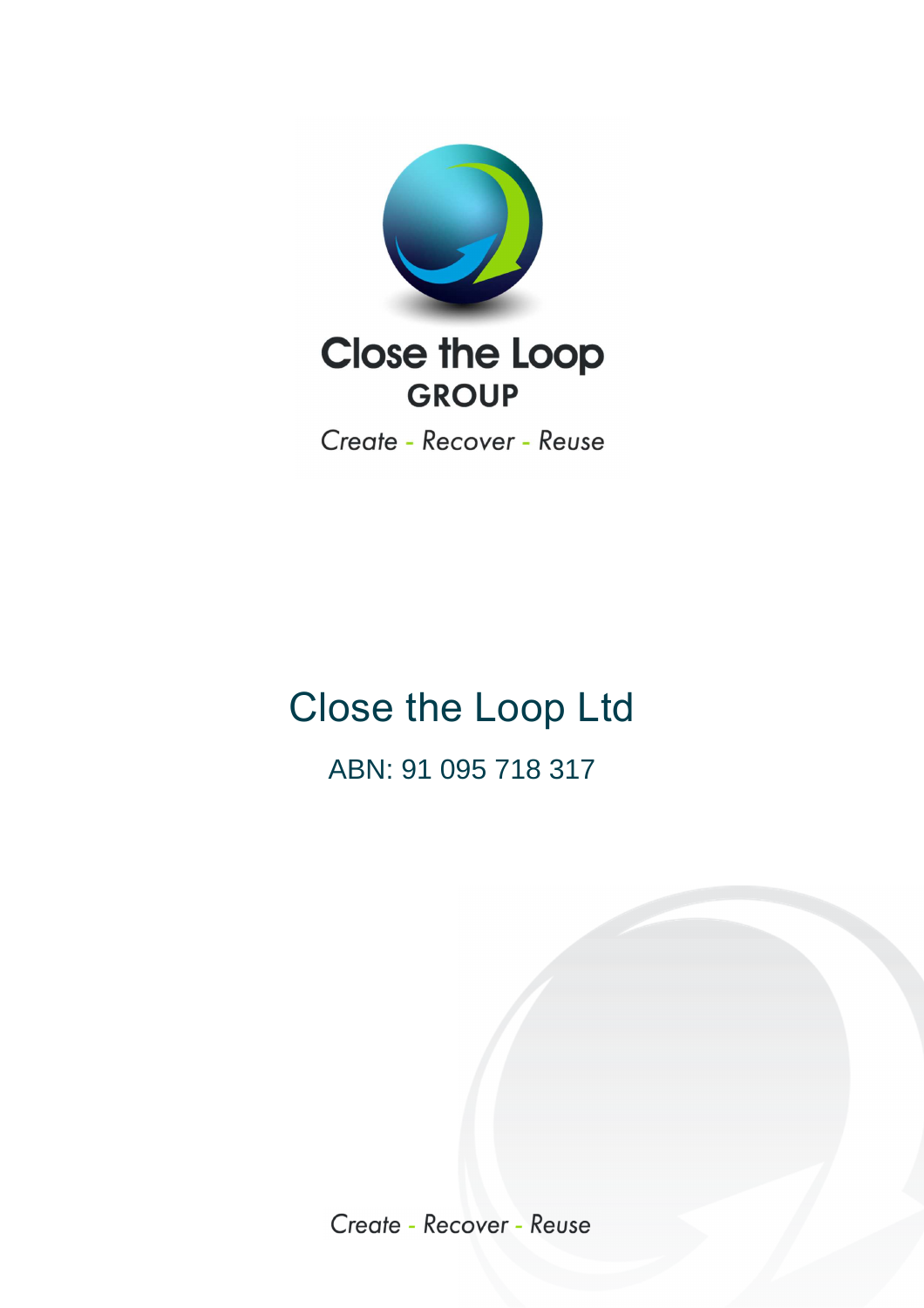

#### **APPENDIX 4D**

#### **1.1 Company details**

| Name of entity:   | Close the Loop Limited                   |
|-------------------|------------------------------------------|
| ABN:              | 91 095 718 317                           |
| Reporting period: | For the half-year ended 31 December 2021 |
| Previous period:  | For the half-year ended 31 December 2020 |

#### **1.2 Results for announcement to the market**

|                                                                |                     |     |    | \$'000 |
|----------------------------------------------------------------|---------------------|-----|----|--------|
| Revenues from ordinary activities                              | Up/ <del>Down</del> | 48% | to | 20,574 |
| Profit/(Loss) from ordinary activities after tax               |                     |     |    |        |
| attributable to the owners of Close the Loop Limited   Up/Down |                     | 66% | to | 689    |
| Profit/(Loss) for the half year attributable to the            |                     |     |    |        |
| owners of Close the Loop Limited                               | Up/Down             | 66% | to | 689    |

#### **Dividends**

Close the Loop Limited has not paid any dividends in the half year ending 31 December 2021 nor does it propose to pay any dividends.

Close the Loop Limited does not have a dividend reinvestment plan in place.

#### **Comments**

On the 30 November 2021, Close the Loop Limited (ASX: CLG) completed the acquisition of 100% of the share capital of OF Packaging Pty Ltd. The transaction is accounted for as a reverse acquisition of Close the Loop Limited and its controlled entities by OF Packaging Pty Ltd.

Please refer to the Review of Operations for an explanation of the results.

This Appendix 4D should be read in conjunction with the Interim Report of Close the Loop Limited for the half year ended 31 December 2021. Refer to ASX announcement on the 28 February 2021. This report should also be read in conjunction with any public announcements made by Close the Loop Limited in accordance with the continuous disclosure requirements arising under the Corporations Act 2001 and ASX listing rules.

The information provided in this report contains all the information required by ASX Listing Rule 4.2A.

#### **1.3 Net tangible assets**

|                                           | 31 December<br>2021 | 31 December<br>2020 |
|-------------------------------------------|---------------------|---------------------|
| Net tangible assets per ordinary security | 6.8 cents           | cents<br><b>CO</b>  |

#### **1.4 Control gained over entities**

| <b>Name of entities</b>                  | Date control gained |
|------------------------------------------|---------------------|
| OF Packaging Pty Ltd                     | 30 November 2021    |
| OF Flexo Pty Ltd                         | 30 November 2021    |
| OF Resource Recovery Holdings Pty Ltd    | 30 November 2021    |
| OF Resource Recovery Pty Ltd             | 30 November 2021    |
| Foster International Packaging (Pty) Ltd | 30 November 2021    |
| Oceanic Agencies Pty Ltd                 | 1 December 2021     |

Given that the acquisition of OF Packaging Pty Ltd by Close the Loop Limited is deemed to be a reverse acquisition in accordance with Australian Accounting Standards the profit contribution from OF Packaging and its wholly owned subsidiary OF Flexo Pty Ltd of \$1,880,146 (2020: \$2,047,000) for the period is material to the understanding of the report.

The contribution from all other entities that control was gained over in the reporting period are deemed to be immaterial.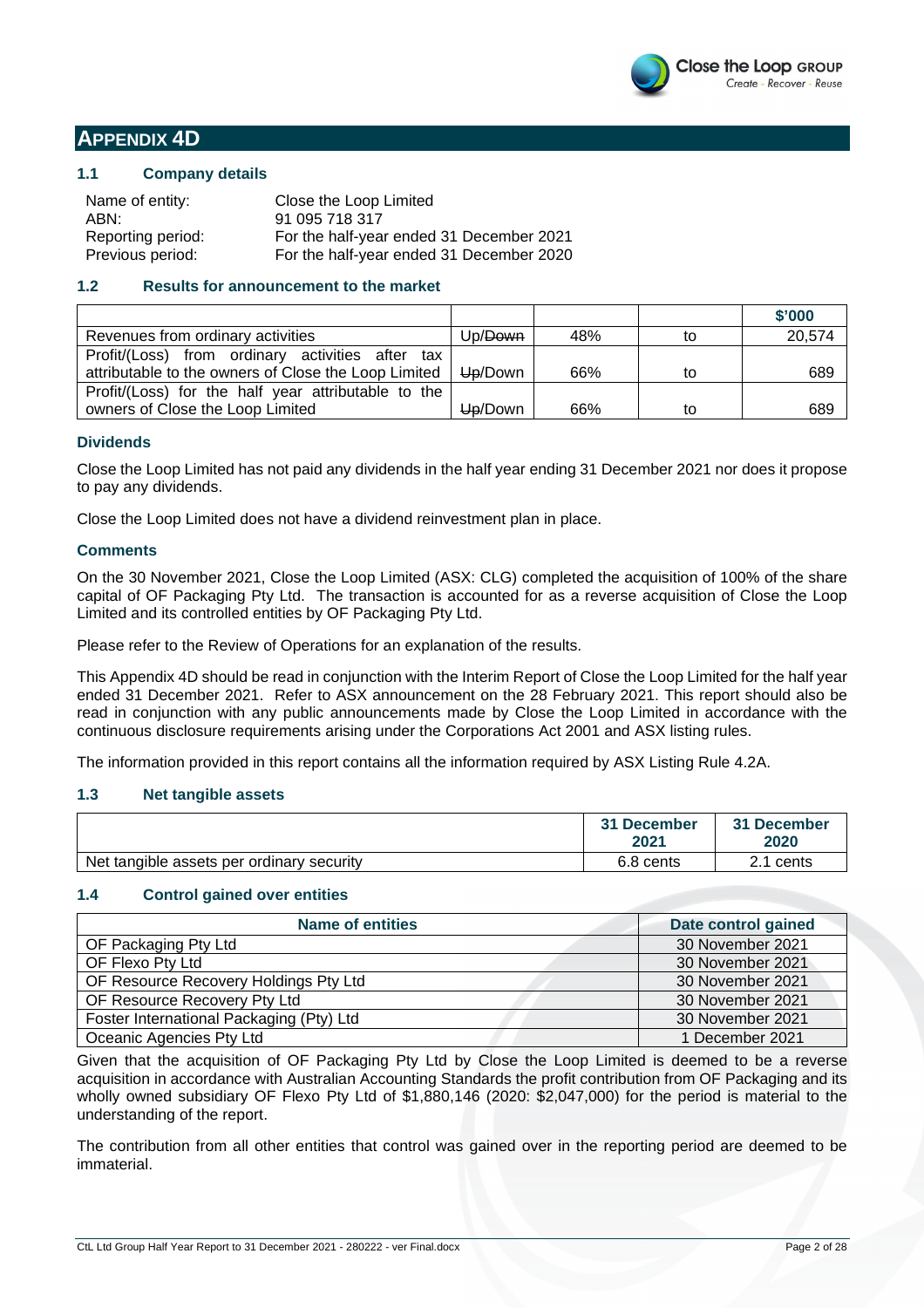

#### **1.5 Loss of Control over entities**

There was no loss of control over any entities during the reporting period.

#### **1.6 Details of associated and joint venture entities**

Close the Loop Limited does not have any interest in joint venture or associated entities.

#### **1.7 Audit review**

The financial statements were subject to a review by the auditors and the unmodified review report is attached as part of the Interim Report.

All foreign entities in the Close the Loop Limited group have used International Financial Reporting Standards as the accounting standards by which they have reported and been included in the Interim Report for the period ending 31 December 2021.

#### **1.8 Attachments**

The Interim Report of Close the Loop Limited for the half-year ended 31 December 2021 is attached.

#### **1.9 Signed**

 $Sipred:$ <br>Signed:  $Sipred:$  Date: 28 February 2022

 Gregory Toll **Director**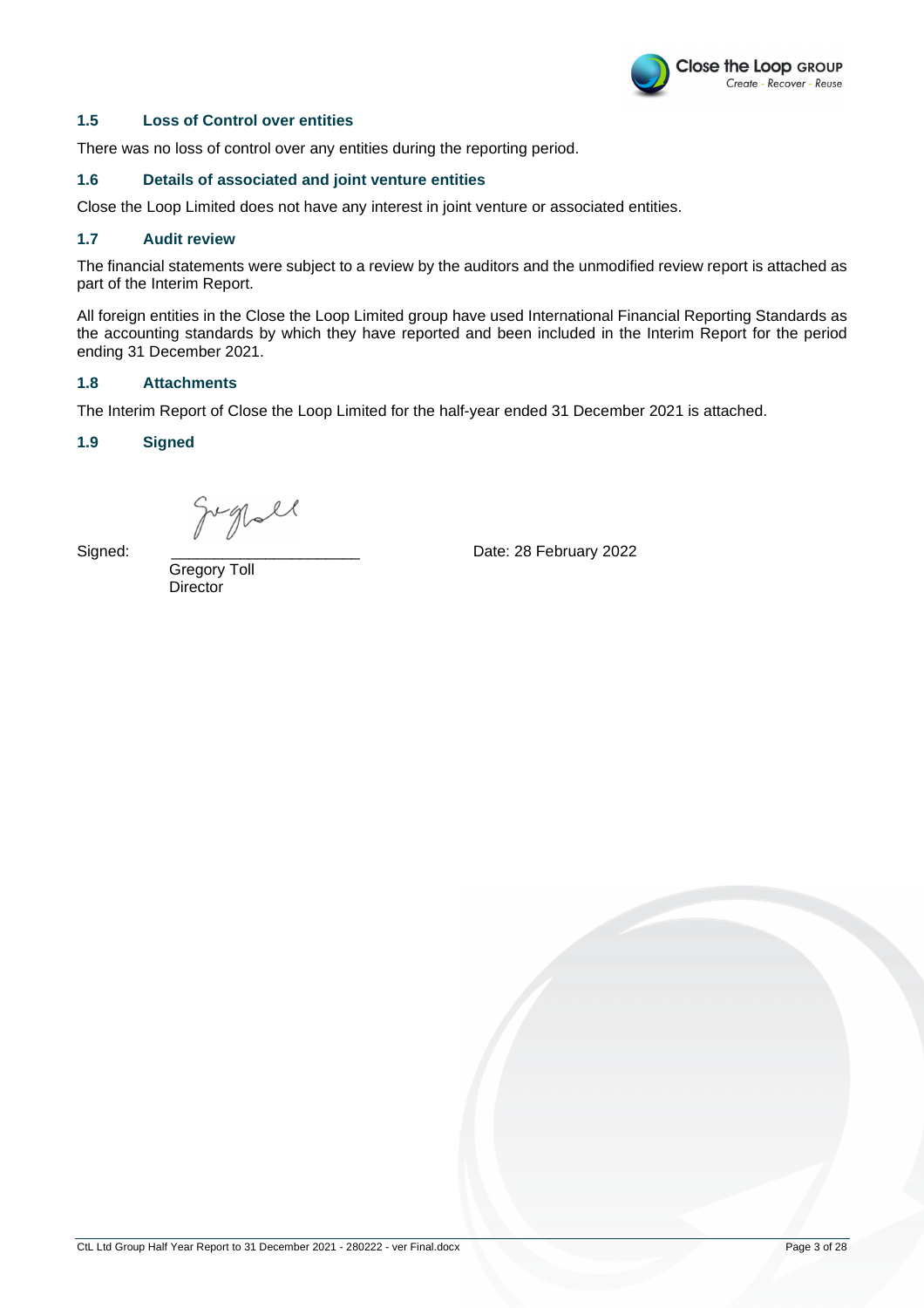

Create - Recover - Reuse

### **Interim Report 31 December 2021**

# Close the Loop Ltd ABN: 91 095 718 317

Create - Recover - Reuse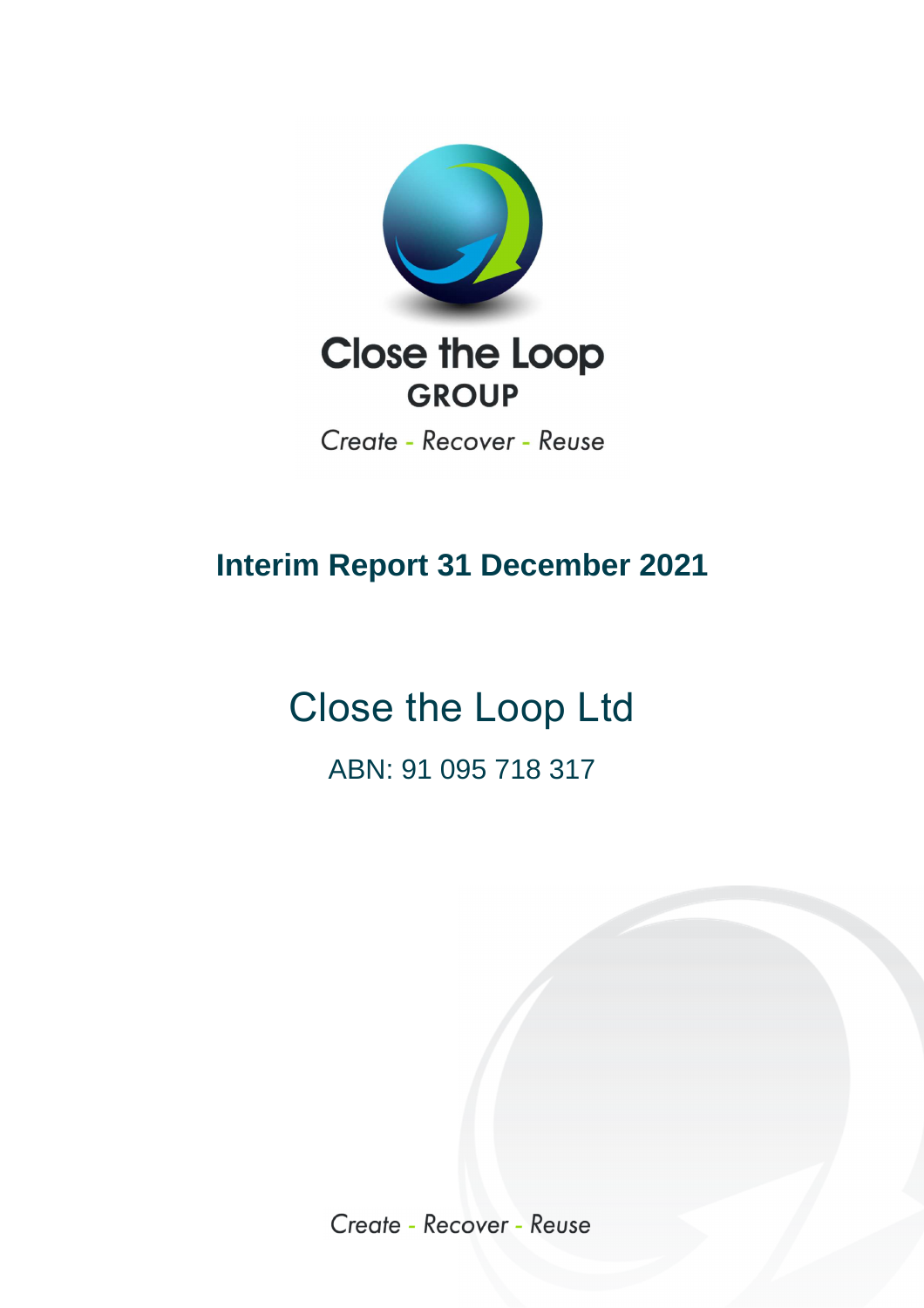

#### **DIRECTORS' REPORT**

The directors present their report, together with the financial statements, on the consolidated entity (referred to hereafter as the 'consolidated entity') consisting of Close the Loop Limited (referred to hereafter as the 'company' or 'parent entity') and the entities it controlled at the end of, or during, the half-year ended 31 December 2021.

#### **Directors**

The following persons were directors of Close the Loop Limited during the whole of the financial half-year and up to the date of this report, unless otherwise stated:

| <b>Gregory Toll</b>         |                              |
|-----------------------------|------------------------------|
| Marc Lichtenstein           | (appointed 4 October 2021)   |
| Darren Brits                | (appointed 30 November 2021) |
| <b>Grant Carman</b>         | (appointed 30 November 2021) |
| Joseph Foster               | (appointed 30 November 2021) |
| Lawrence Jaffe              | (appointed 30 November 2021) |
| Silvio Salom                | (resigned 30 November 2021)  |
| <b>Christopher Trafford</b> | (resigned 30 November 2021)  |
|                             |                              |

#### **Principle Activities**

The principal activity of the consolidated group during the financial half year was the collection and recycling of imaging consumables, paper and cartons and any other activity incidental thereto as well as the production and sale of TonerPlas. The consolidated entity also provides premium and innovative flexible and carton packaging, flexographic print packaging, seafood packaging and storage solutions.

#### **Review of Operations**

On 30 November 2021, Close the Loop Limited ('CtL') completed the acquisition of 100% of the share capital in O F Packaging Pty Ltd and its controlled subsidiary ('O F Pack'). In accordance with accounting standards, this acquisition has been accounted for as a reverse acquisition business combination.

In applying the requirements of AASB 3 Business Combinations to the Group:

- 1. Close the Loop Limited is the legal parent entity to the Group; and
- 2. O F Packaging Pty Ltd, which is neither the legal parent nor legal acquirer, is deemed to be the accounting acquirer.

The consolidated financial information incorporated the assets and liabilities of all entities deemed to be acquired by O F Pack including CtL and the results of these entities from 30 November 2021, being for the period from which those entities are accounted for as being acquired by O F Pack.

On 2 December 2021, Close the Loop Limited successfully completed its initial public offer and listed on the Australian Stock Exchange ("ASX").

The profit for the consolidated group after providing for income tax and non-controlling interest amounted to \$689,000 (2020 profit of \$2,047,000).

The profit before interest, tax, depreciation, and amortisation ("EBITDA") attributable to the members of the parent entity for the half year ended 31 December 2021 is \$2,190,000 (31 December 2020: \$2,839,000).

The financial results for the reporting period are based on the full six-month reporting period for O F Packaging and its wholly owned subsidiary, O F Flexo and 1 month of trading for the balance of the Close the Loop Group. The capital raising costs incurred during the reporting period are included in the O F Packaging six monthly trading result as it was responsible for the Australian Stock Exchange listing process.

Close the Loop performance was underpinned by strong growth in both the packaging and resource recovery businesses. We are seeing strong demands for recyclable ready packaging and recycled content which are products that are readily available through the various divisions. With foreign exchange movement and raw material increases putting margins under pressure, these increased costs are being passed on when possible.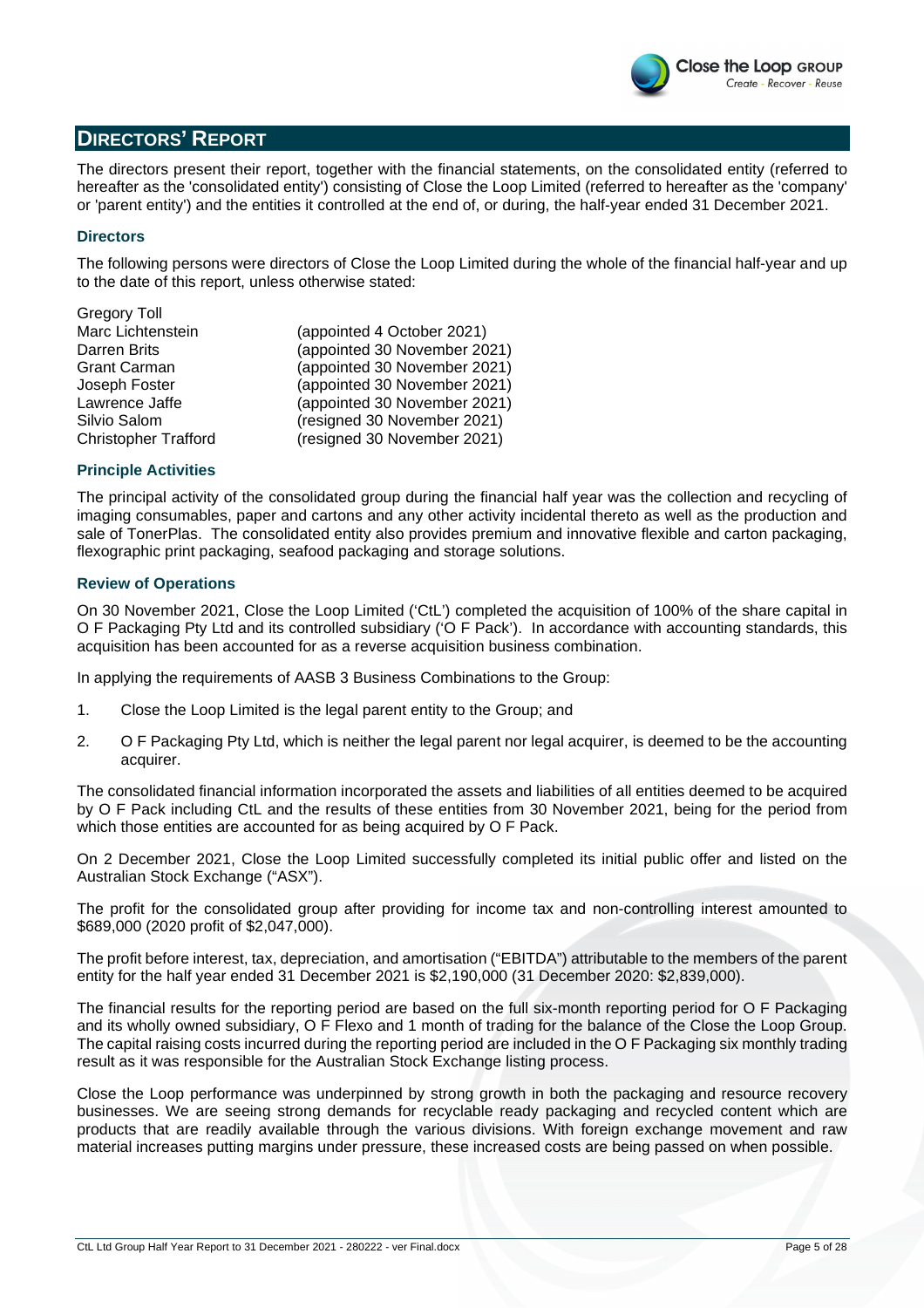

The OF Packaging businesses experienced strong sales during the period, improving throughputs and refining manufacturing equipment lines and operations. The O F Flexo division has traded ahead of budget throughout the period with high demand for locally produced packaging containing high percentages of recycled content and more recyclable ready packaging. South Africa achieved strong sales growth which drove improved performance. The resource recovery division is showing positive growth following strong demands from international markets for recycled cardboard with stable prices.

For the Close the Loop division, the US business has gained momentum as trading conditions rebounded strongly with collection volumes approaching pre-COVID levels. Europe continues to track to budget. Australian operations were impacted by lockdown activity in several jurisdictions, as the recycling business is volume-based. However, volumes have increased in November and December.

The O F Packaging divisions all experienced strong trade through the provision of the full range of product development, R&D, manufacturing and recycling services via five divisions: specialised flexible packaging through O F Pack, and its separate South African operations; digital printing and pouch manufacturing through The Pouch Shop (TPS); flexographic printing and bag converting through O F Flexo which is experiencing increased demand for local production of flexible packaging for Horticulture, Petfood and Confectionery markets; bag closure through Inno Bag.

The acquisition of Oceanic Agencies strengthened the Packaging division's capability as it added to the Company's presence in the bulk and commercial seafood packaging sector and cross selling across the Packaging divisions. O F Resource Recovery, which provides recycling, reuse, and waste services, also experienced strong sales growth due to efficiencies generated by new production equipment and optimising of factory staffing and processes.

The Close the Loop division increased its processing volumes during the period, introducing several new collection programs in cosmetics, eyeglasses, phone case covers and power tools, complementing its traditional imaging consumables business.

Business across the division's three main markets is beginning to return to normal with collection volumes approaching pre-COVID levels. The European operation is expanding its service offering that will see it become more ingrained in the supply chain of its existing customers which will allow it to offer similar recycling services to that of the US business. Discussions are advanced with several O F Packaging customers to integrate Close the Loop's recovery and reuse services into their supply chains.

#### **Significant Changes in the State of Affairs**

On 30 November 2021 Close the Loop Limited acquired 100% of the shares in O F Packaging Pty Ltd and its wholly owned subsidiary O F Flexo Pty Ltd and O F Resource Recovery Holdings Pty Ltd and its wholly owned subsidiary O F Resource Recovery Pty Ltd. On 30 November 2021 84.75% of the shares in Foster International Packaging (Pty) Ltd were acquired by Close the Loop Limited. On 1 December 2021 Close the Loop Limited acquired 100% of the shares in Oceanic Agencies Pty Ltd. On 2 December 2021 Close the Loop Limited commenced trading on the Australian Stock Exchange with the code CLG.

There were no other significant changes in the state of affairs of the consolidated group during the financial year.

#### **Rounding of Amounts**

The company is of a kind referred to in Corporations Instrument 2016/191, issued by the Australian Securities and Investments Commission, relating to 'rounding-off'. Amounts in this report have been rounded off in accordance with that Corporations Instrument to the nearest thousand dollars, or in certain cases, the nearest dollar.

#### **Auditor's independence declaration**

A copy of the auditor's independence declaration as required under section 307C of the Corporations Act 2001 is set out immediately after this directors' report.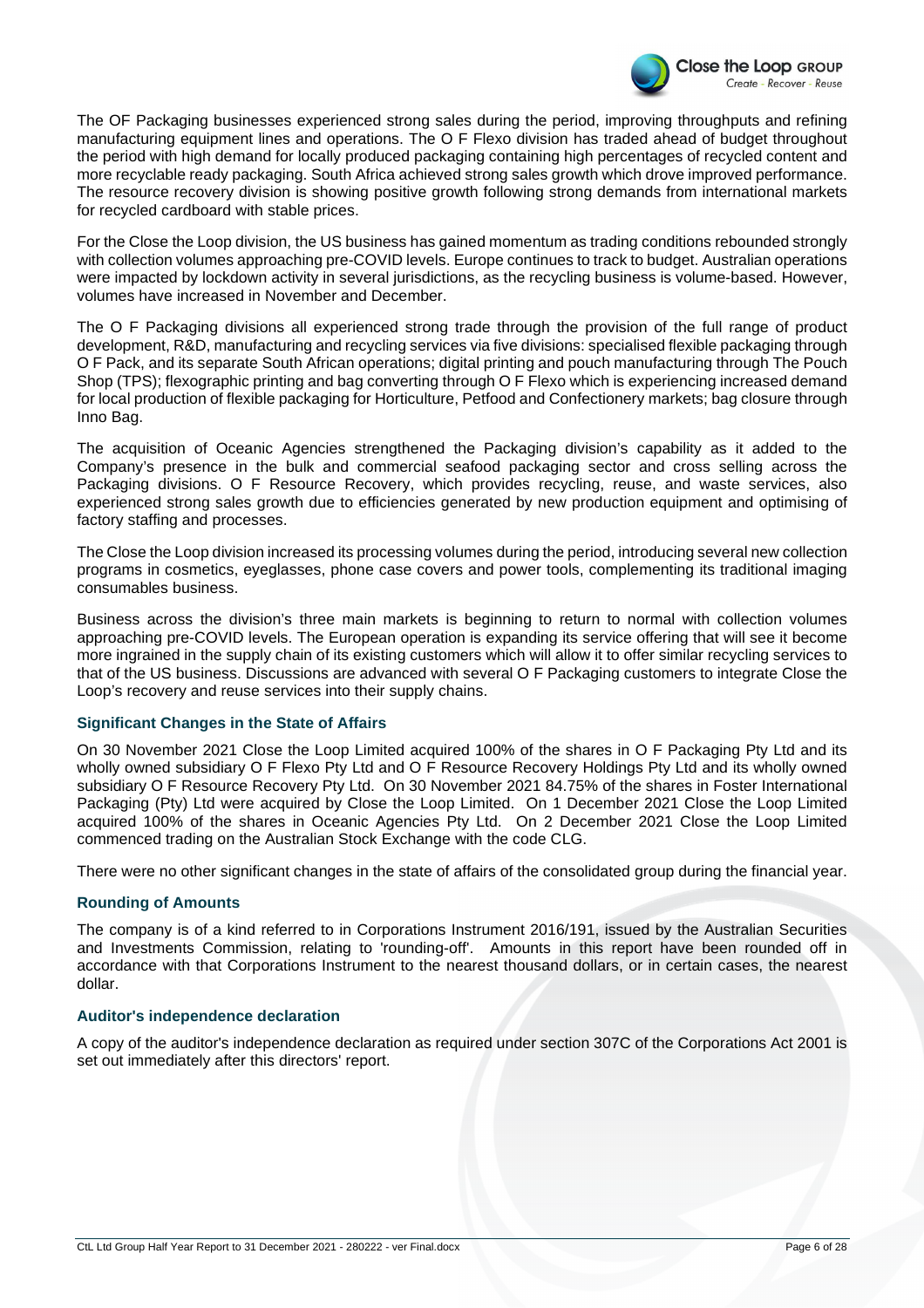

This report is made in accordance with a resolution of directors, pursuant to section 306(3)(a) of the Corporations Act 2001.

On behalf of the directors

grall

Signed:

Gregory Toll **Director** 

Date: 28 February 2022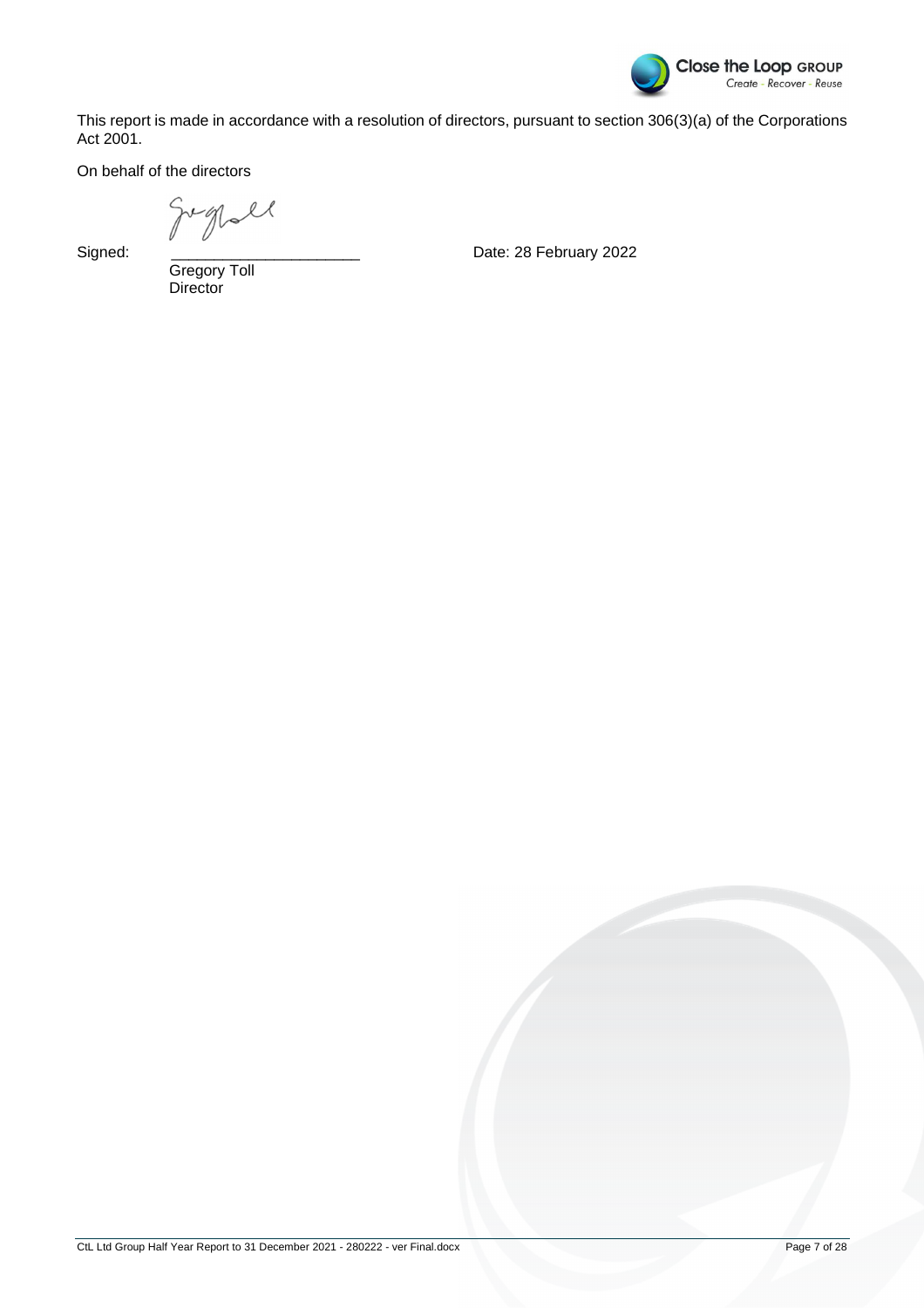

Collins Square, Tower Four Level 18, 727 Collins Street Melbourne VIC 3008 GPO Box 5099 Melbourne VIC 3001 Australia

#### **DECLARATION OF INDEPENDENCE BY JAMES MOONEY TO THE DIRECTORS OF CLOSE THE LOOP LIMITED**

As lead auditor for the review of Close the Loop Limited for the half-year ended 31 December 2021, I declare that, to the best of my knowledge and belief, there have been:

- 1. No contraventions of the auditor independence requirements of the *Corporations Act 2001* in relation to the review; and
- 2. No contraventions of any applicable code of professional conduct in relation to the review.

This declaration is in respect of Close the Loop Limited and the entities it controlled during the period.

Voony

**James Mooney Director**

**BDO Audit Pty Ltd**

Melbourne, 28 February 2022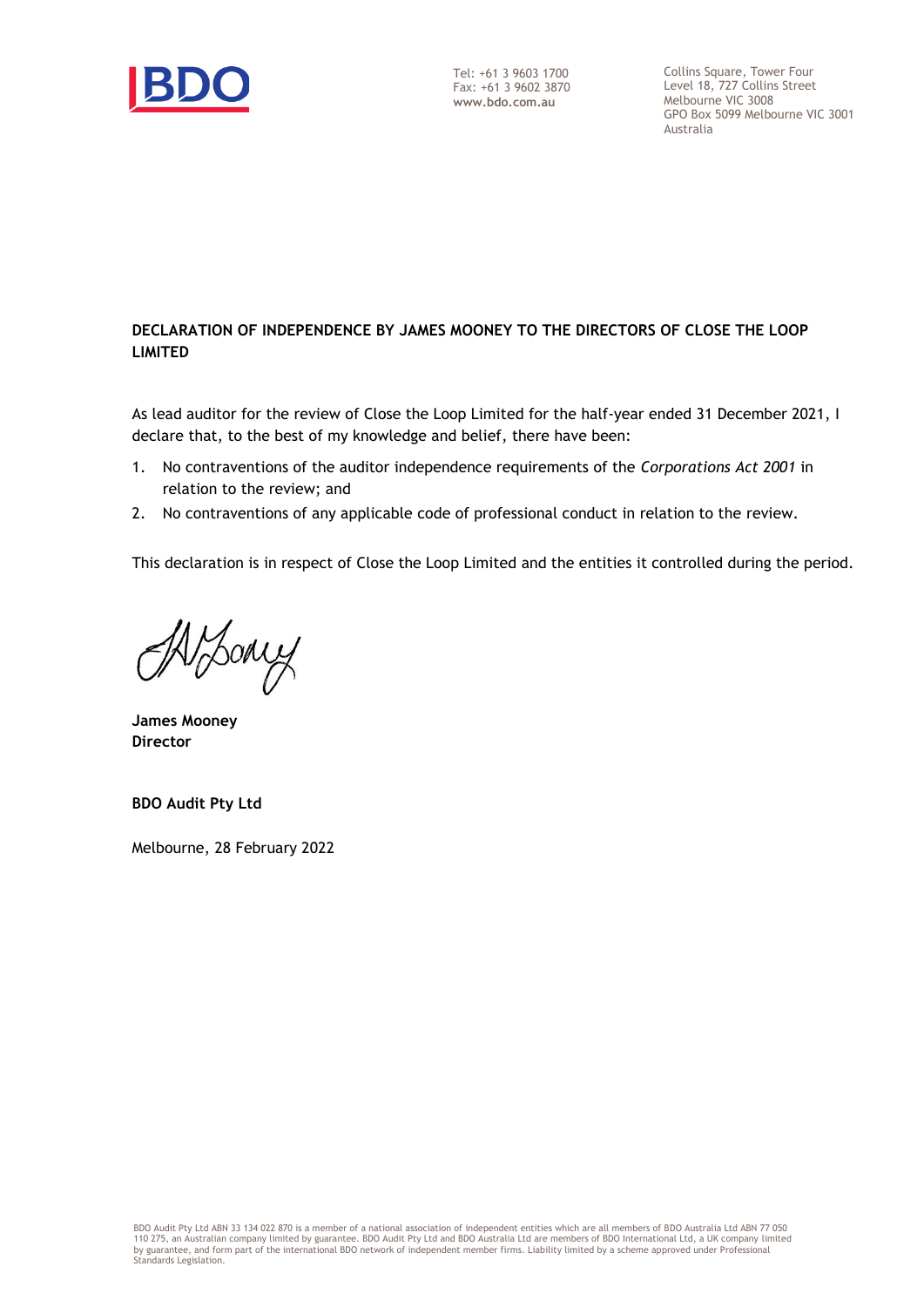

| Independent auditor's review report to the members of Close the Loop Limited28 |  |
|--------------------------------------------------------------------------------|--|

#### **General Information**

The financial statements cover Close the Loop Limited as a consolidated entity consisting of Close the Loop Limited and the entities it controlled at the end of, or during, the half-year. The financial statements are presented in Australian dollars, which is Close the Loop Limited's functional and presentation currency.

Close the Loop Limited is a listed public company limited by shares, incorporated, and domiciled in Australia. Its registered office and principal place of business are:

208 Hume Highway Somerton VIC 3062 Australia

#### **Registered office Principal place of business**

208 Hume Highway Somerton VIC 3062 Australia

A description of the nature of the consolidated entity's operations and its principal activities are included in the directors' report, which is not part of the financial statements.

The financial statements were authorised for issue, in accordance with a resolution of directors, on 28 February 2022.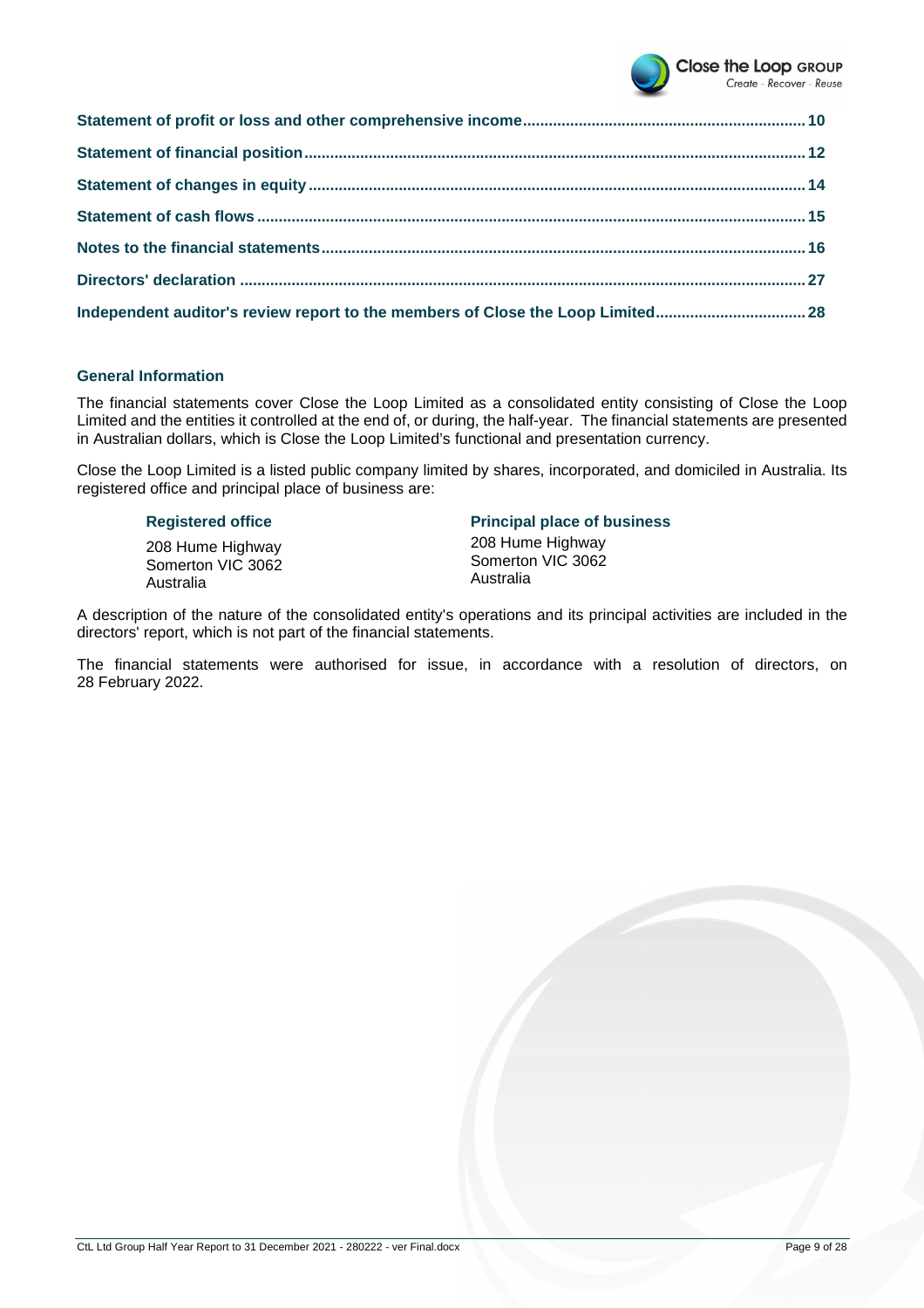

| Statement of profit or loss and other comprehensive                                   |             | <b>Consolidated</b> |              |
|---------------------------------------------------------------------------------------|-------------|---------------------|--------------|
| income                                                                                | <b>Note</b> | 31 Dec 2021         | 31 Dec 2020  |
| For the half-year ended 31 December 2021                                              |             | \$'000              | \$'000       |
| <b>Revenue from continuing operations</b>                                             |             |                     |              |
| Revenue                                                                               | 3           | 20,568              | 13,196       |
| Other income                                                                          | 4           | 6                   | 734          |
|                                                                                       |             | 20,574              | 13,930       |
| <b>Expenses</b>                                                                       |             |                     |              |
| Changes in inventories<br>Raw materials and consumables used                          |             | 10,874<br>1,607     | 8,407<br>446 |
| Employee benefits expense                                                             |             | 3,713               | 1,343        |
| Depreciation and amortisation expenses                                                |             | 551                 | 179          |
| Costs associated with capital raise                                                   |             | 984                 |              |
| Other expenses                                                                        |             | 1,206               | 895          |
| Finance costs                                                                         | 5           | 346                 | 84           |
|                                                                                       |             | 19,281              | 11,354       |
| Profit before income tax expense from continuing                                      |             |                     |              |
| operations                                                                            |             | 1,293               | 2,576        |
| Income tax expense                                                                    |             | (585)               | (529)        |
| Profit after income tax expense from continuing operations                            |             | 708                 | 2,047        |
| Profit after income tax expense for the half year                                     |             | 708                 | 2,047        |
| Other comprehensive income                                                            |             |                     |              |
| Items that may be reclassified subsequently to profit or loss                         |             |                     |              |
| Foreign currency translation                                                          |             | 29                  |              |
| Other comprehensive income for the half-year, net of tax                              |             | 29                  |              |
| Total comprehensive income for the half year                                          |             | 737                 | 2,047        |
| Profit for the half-year is attributable to:                                          |             |                     |              |
| Non-controlling interest                                                              |             | 19                  |              |
| Owners of Close the Loop Limited                                                      |             | 689                 | 2,047        |
| Total comprehensive income for the half-year is attributable                          |             | 708                 | 2,047        |
| to:                                                                                   |             |                     |              |
| Continuing operations                                                                 |             | 718<br>19           | 2,047        |
| Non-controlling interest                                                              |             |                     |              |
| Continuing operations                                                                 |             | 737                 | 2,047        |
| Earnings per share for profit attributable to the owners<br>of Close the Loop Limited |             | <b>Cents</b>        | <b>Cents</b> |
| Basic earnings per share                                                              | 13          | 0.43                | 1.62         |
| Diluted earnings per share                                                            | 13          | 0.42                | 1.62         |

The above Statement of profit or loss and other comprehensive income is to be read in conjunction with the accompanying notes.

As set out in Note 1 to the Interim Report, as a result of the acquisition of O F Packaging Pty Ltd ('O F Pack') and its controlled entity by Close the Loop Limited and its controlled entities ('Close the Loop'), the comparative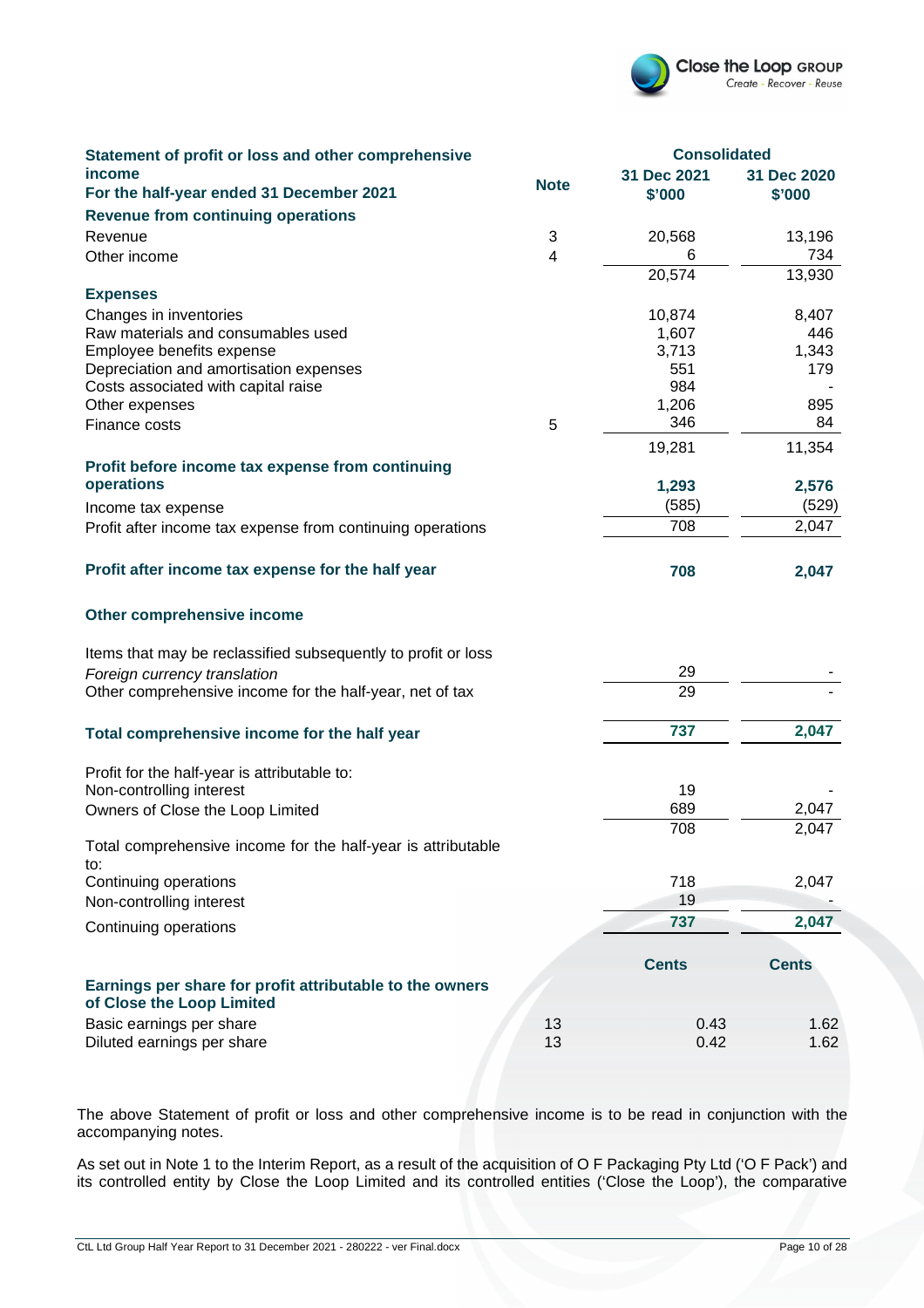

information for 31 December 2020 represents the results of O F Pack only. The Statement of Profit or Loss and other Comprehensive Income for the period ended 31 December 2021 represents the results of O F Pack for the period from 1 July 2021 to 30 November 2021 and the consolidated results for O F Pack and Close the Loop Group for the period post-acquisition from 1 December 2021 to 31 December 2021.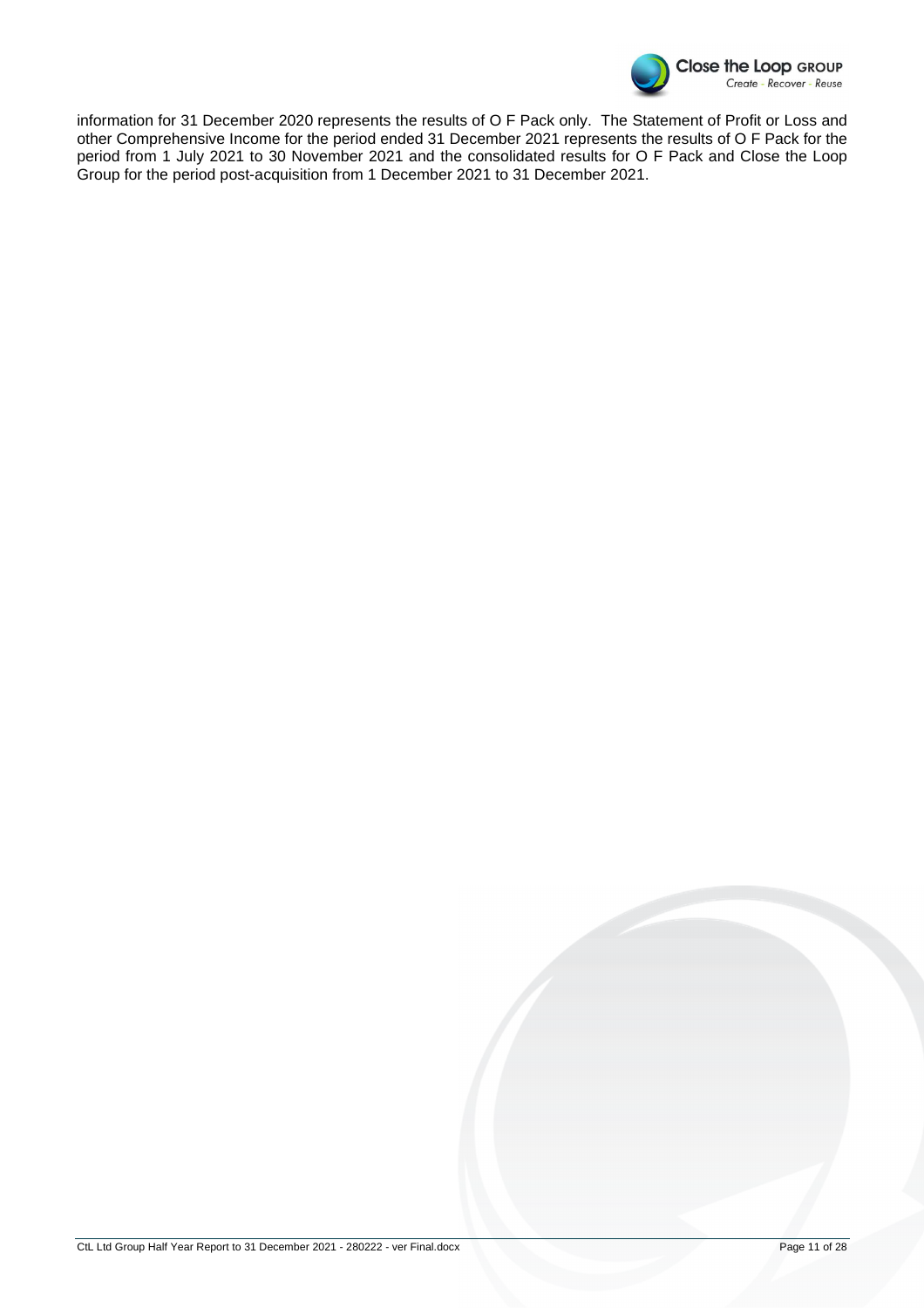|                                                                  |             | <b>Consolidated</b>   |                       |  |
|------------------------------------------------------------------|-------------|-----------------------|-----------------------|--|
| <b>Statement of financial position</b><br>As at 31 December 2021 | <b>Note</b> | 31 Dec 2021<br>\$'000 | 30 Jun 2021<br>\$'000 |  |
| <b>Assets</b>                                                    |             |                       |                       |  |
| <b>Current assets</b>                                            |             |                       |                       |  |
| Cash and cash equivalents                                        |             | 14,379                | 5,612                 |  |
| Trade and other receivables                                      |             | 15,268                | 4,728                 |  |
| Inventories                                                      |             | 3,603                 | 713                   |  |
| Other                                                            |             | 1,245                 | 363                   |  |
| Total current assets                                             |             | 34,495                | 11,416                |  |
| <b>Non-current assets</b>                                        |             |                       |                       |  |
| Investments accounted for using the equity method                |             |                       | 93                    |  |
| Investments                                                      |             | 144                   | 117                   |  |
| Property, plant, and equipment                                   |             | 8,021                 | 651                   |  |
| Right-of-use assets                                              |             | 14,016                | 1,222                 |  |
| Intangibles                                                      | 12          | 24,870                | 993                   |  |
| Deferred tax<br>Other                                            |             | 1,215                 | 40                    |  |
|                                                                  |             | 195                   | 144                   |  |
| Total non-current assets                                         |             | 48,461                | 3,260                 |  |
| <b>Total assets</b>                                              |             | 82,956                | 14,676                |  |
| <b>Liabilities</b>                                               |             |                       |                       |  |
| <b>Current liabilities</b>                                       |             |                       |                       |  |
| Trade and other payables                                         |             | 7,812                 | 1,354                 |  |
| <b>Financial liabilities</b>                                     |             | 854                   | 2,420                 |  |
| <b>Borrowings</b>                                                |             | 3,475                 |                       |  |
| Lease liabilities                                                |             | 1,442                 | 203                   |  |
| Income tax                                                       |             | 368                   | 840                   |  |
| <b>Employee benefits</b>                                         |             | 1,380                 |                       |  |
| Provisions                                                       |             | 840                   | 178                   |  |
| Other                                                            |             | 1,659                 |                       |  |
| <b>Total current liabilities</b>                                 |             | 17,830                | 4,995                 |  |
| <b>Non-current liabilities</b>                                   |             |                       |                       |  |
| Borrowings                                                       |             | 3,699                 |                       |  |
| <b>Financial liabilities</b><br>Lease liabilities                |             | 193<br>13,450         | 517<br>1,117          |  |
| Employee benefits                                                |             | 156                   | 65                    |  |
| Other                                                            |             | 362                   |                       |  |
| Total non-current liabilities                                    |             | 17,860                | 1,699                 |  |
| <b>Total liabilities</b>                                         |             | 35,690                | 6,694                 |  |
|                                                                  |             |                       |                       |  |
| <b>Net assets</b>                                                |             | 47,266                | 7,982                 |  |
| <b>Equity</b>                                                    |             |                       |                       |  |
| Issued capital                                                   | $\,6$       | 39,323                | 427                   |  |
| Reserves                                                         |             | 345                   |                       |  |
| Retained profits                                                 |             | 7,221                 | 7,555                 |  |
| Non-controlling interest                                         |             | 377                   |                       |  |
| <b>Total equity</b>                                              |             | 47,266                | 7,982                 |  |

The above Statement of Financial Position is to be read in conjunction with the accompanying notes.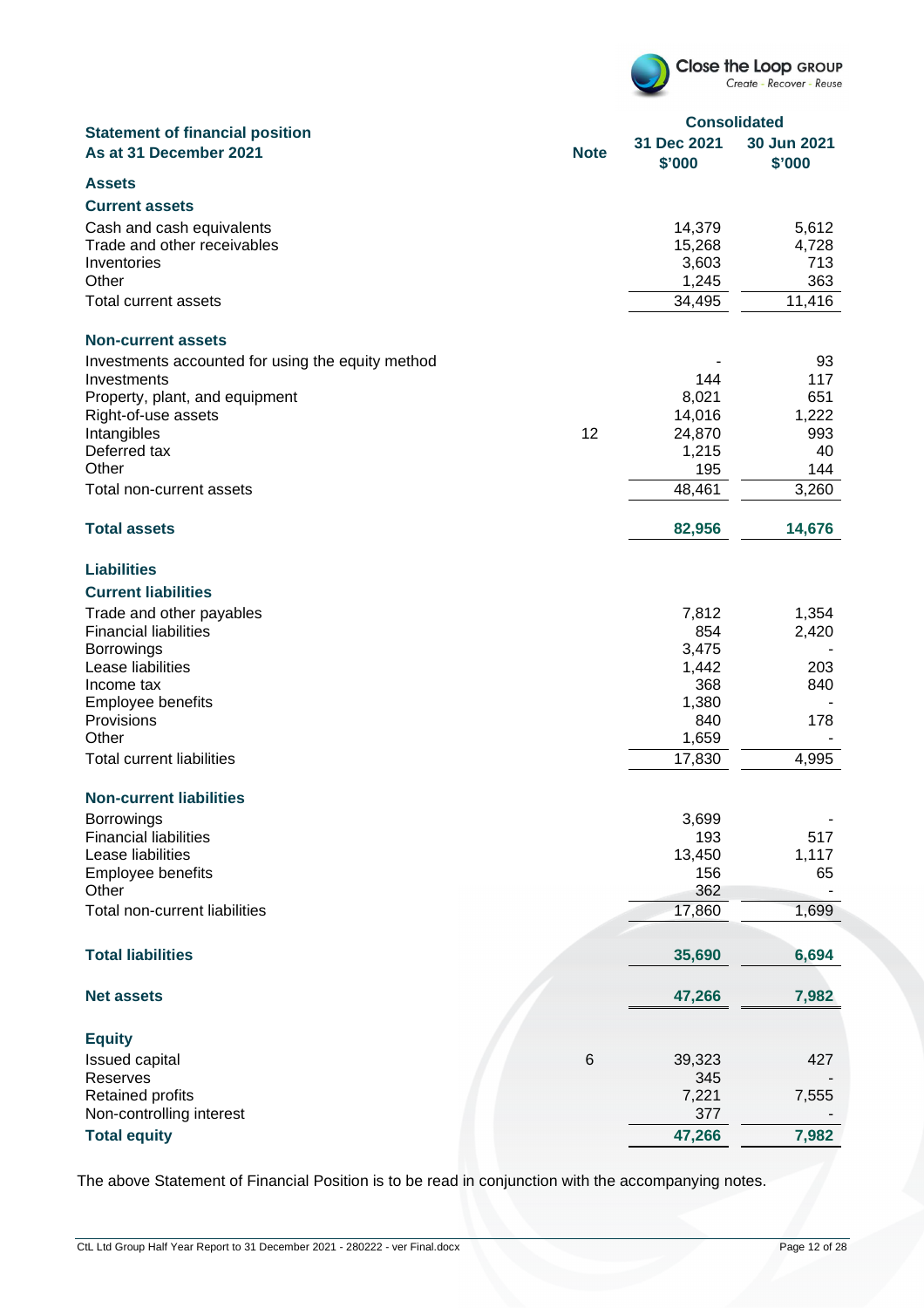

As set out in Note 1 to the Interim Report, as a result of the acquisition of O F Packaging Pty Ltd ('O F Pack') and its controlled entity by Close the Loop Limited and its controlled entities ('Close the Loop'), the Consolidated Statement of Financial Position as at 30 June 2021 reflects the balances of O F Pack only, while the Consolidated Statement of Financial Position as at 31 December 2021 reflects the balances of the post-acquisition consolidated Group including O F Pack and Close the Loop.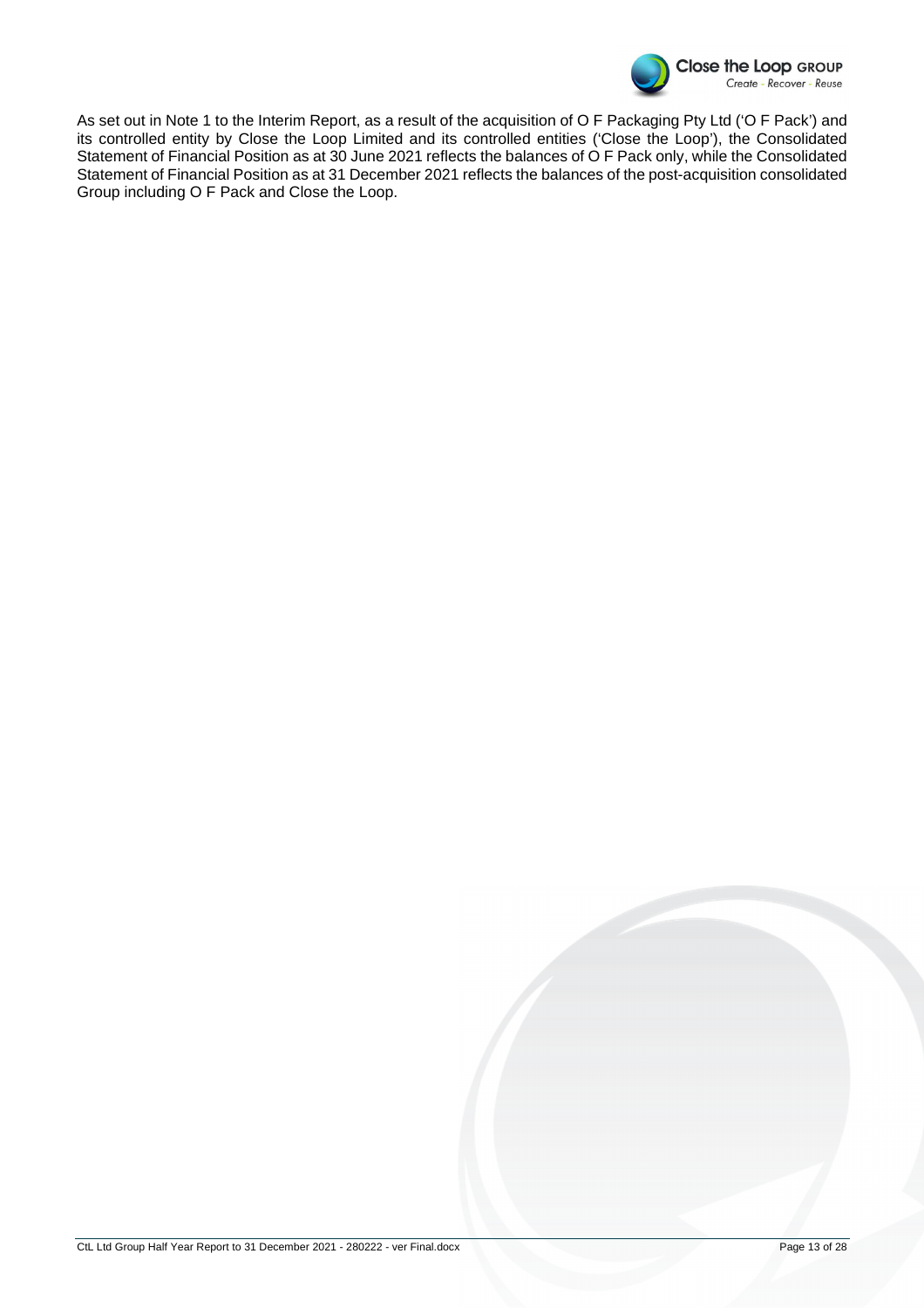

#### **Statement of changes in equity For the half-year ended 31 December 2021**

|                                                                                      | <b>Issued</b><br>capital<br>\$'000 | <b>Reserves</b><br>\$'000 | <b>Retained</b><br>profits<br>\$'000 | Non-<br>controlling<br><b>interest</b><br>\$'000 | Total<br>equity<br>\$'000 |
|--------------------------------------------------------------------------------------|------------------------------------|---------------------------|--------------------------------------|--------------------------------------------------|---------------------------|
| <b>Consolidated</b>                                                                  |                                    |                           |                                      |                                                  |                           |
| Balance at 1 July 2020<br>Profit after income tax expense for the                    | 427                                |                           | 3,816                                |                                                  | 4,243                     |
| half year, net of tax<br>Other comprehensive income for the<br>half-year, net of tax |                                    |                           | 2,047                                |                                                  | 2,047                     |
| Total comprehensive income for the<br>half-year                                      |                                    |                           | 2,047                                |                                                  | 2,047                     |
| Transactions with owners in their<br>capacity as owners:<br>Dividends paid           |                                    |                           | (195)                                |                                                  | (195)                     |
| Balance at 31 December 2020                                                          | 427                                |                           | 5,668                                |                                                  | 6,095                     |

|                                                                   | <b>Issued</b><br>capital<br>\$'000 | <b>Reserves</b><br>\$'000 | <b>Retained</b><br>profits<br>\$'000 | Non-<br>controlling<br><b>interest</b><br>\$'000 | Total<br>equity<br>\$'000 |
|-------------------------------------------------------------------|------------------------------------|---------------------------|--------------------------------------|--------------------------------------------------|---------------------------|
| <b>Consolidated</b>                                               |                                    |                           |                                      |                                                  |                           |
| Balance at 1 July 2021<br>Profit after income tax expense for the | 427                                |                           | 7,555                                |                                                  | 7,982                     |
| half year, net of tax                                             |                                    |                           | 689                                  | 19                                               | 708                       |
| Foreign exchange movement                                         |                                    | 29                        |                                      |                                                  | 29                        |
| Total comprehensive income for the                                |                                    |                           |                                      |                                                  |                           |
| half-year                                                         |                                    | 29                        | 689                                  | 19                                               | 737                       |
| Transactions with owners in their<br>capacity as owners:          |                                    |                           |                                      |                                                  |                           |
| Movement in issued shares (Note 6)                                | 38,896                             |                           |                                      |                                                  | 38,896                    |
| Business combination (Note 10)                                    |                                    |                           |                                      | 358                                              | 358                       |
| Option reserve                                                    |                                    | 316                       |                                      |                                                  | 316                       |
| Dividends paid                                                    |                                    |                           | (1,023)                              | $\overline{\phantom{a}}$                         | (1,023)                   |
| Balance at 31 December 2021                                       | 39,323                             | 345                       | 7,221                                | 377                                              | 47,266                    |

As set out in Note 1 to the Interim Report, as a result of the acquisition of O F Packaging Pty Ltd ('O F Pack') and its controlled entity by Close the Loop Limited and its controlled entities ('Close the Loop'), the comparative information for 31 December 2020 represents results of O F Pack only. The Statement of Changes in Equity for the period ended 31 December 2021 represents the results of O F Pack only for the period 1 July 2021 to 30 November 2021 and the consolidated results for O F Pack and Close the Loop Group post-acquisition for the period from 1 December 2021 to 31 December 2021.

The above Statement of Changes in Equity is to be read in conjunction with the accompanying notes.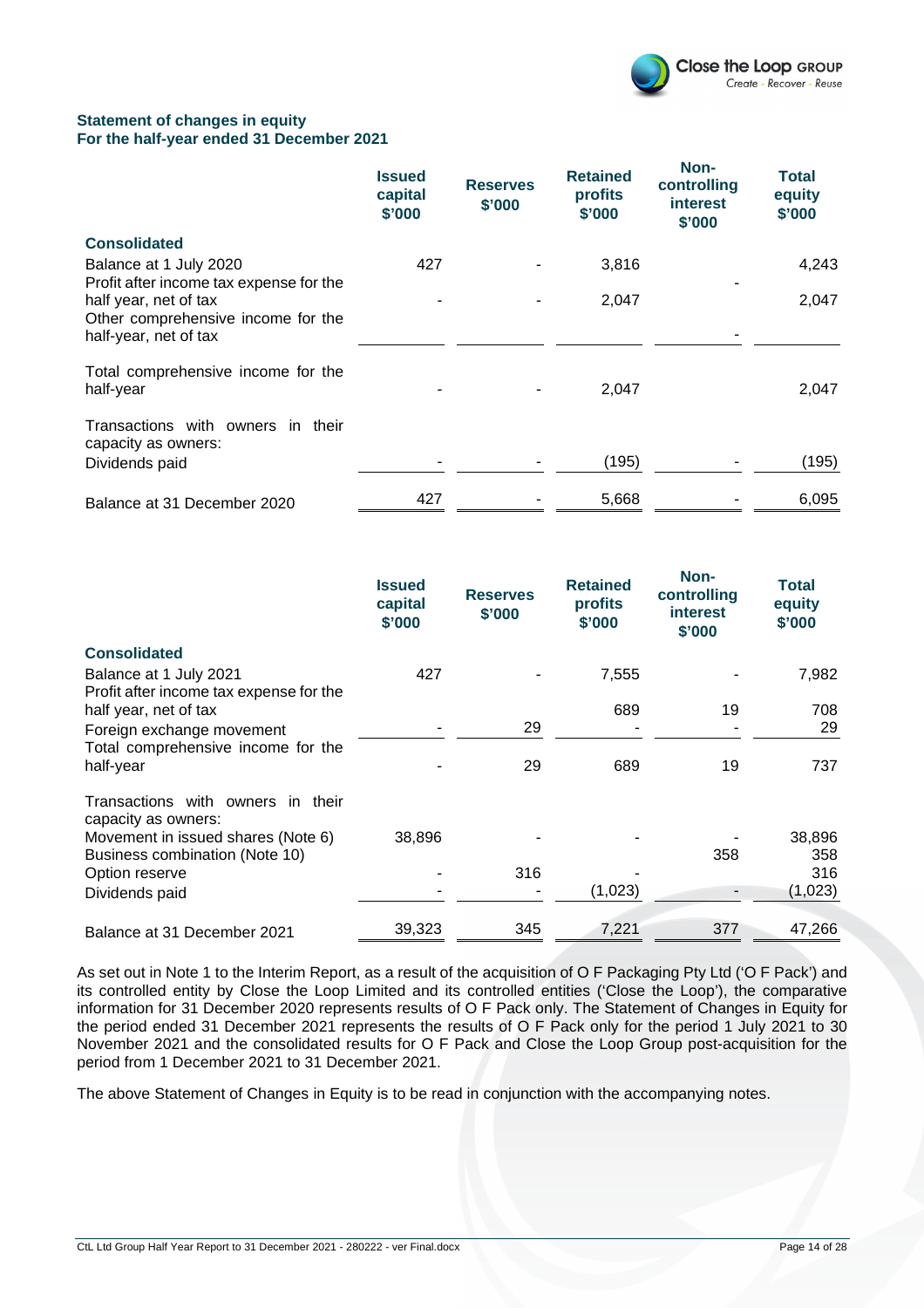

|                                                                            | <b>Consolidated</b>   |                       |
|----------------------------------------------------------------------------|-----------------------|-----------------------|
| <b>Statement of cash flows</b><br>For the half-year ended 31 December 2021 | 31 Dec 2021<br>\$'000 | 31 Dec 2020<br>\$'000 |
| <b>Cash flows from operating activities</b>                                |                       |                       |
| Receipts from customers (inclusive of GST)                                 | 21,367                | 16,633                |
| Payments to suppliers and employees (inclusive of GST)                     | (20, 815)             | (13, 465)             |
|                                                                            | 522                   | 3,168                 |
| Government grants                                                          | 6                     |                       |
| Other revenue                                                              |                       | 1                     |
| Interest and other finance costs paid                                      | (346)                 | (3)                   |
| Income taxes paid                                                          | (1, 375)              | (774)                 |
| Net cash (used in)/from operating activities                               | (1, 163)              | 2,392                 |
| <b>Cash flows from investing activities</b>                                |                       |                       |
| Payment for purchase of business, net of cash acquired                     | (468)                 |                       |
| Payments for investments<br>Payments for property, plant, and equipment    | (657)                 | (312)                 |
|                                                                            |                       |                       |
| Net cash used in investing activities                                      | (1, 125)              | (312)                 |
| Cash flows from/(used in) financing activities                             |                       |                       |
| Proceeds from share issue net of issue costs                               | 11,361                |                       |
| Proceeds from borrowings                                                   | 1,033                 |                       |
| Dividends paid                                                             | (1,023)               | (195)                 |
| Repayment of borrowings                                                    |                       | (275)                 |
| Repayment of lease liabilities                                             | (316)                 |                       |
| Net cash from/(used in) financing activities                               | 11,055                | (470)                 |
|                                                                            |                       |                       |
| Net increase/(decrease) in cash and cash equivalents                       | 8,767                 | 1,610                 |
| Cash and cash equivalents at the beginning of the financial half-year      | 5,612                 | 1,559                 |
| Effects of exchange rate changes on cash and cash equivalents              |                       |                       |
| Cash and cash equivalents at the end of the financial half-year            | 14,379                | 3,169                 |

As set out in Note 1 to the Interim Report, as a result of the acquisition of O F Packaging Pty Ltd ('O F Pack') and its controlled entity by Close the Loop Limited and its controlled entities ('Close the Loop'), the comparative information for 1 July to 31 December 2020 represents results of O F Pack only. The Statement of Cash Flows for the period ended 31 December 2021 represents the results of O F Pack only for the period 1 July 2021 to 30 November 2021 and the consolidated cash flows for O F Pack and Close the Loop Group for the period from 1 December 2021 to 31 December 2021.

The above Statement of Cash Flows is to be read in conjunction with the accompanying notes.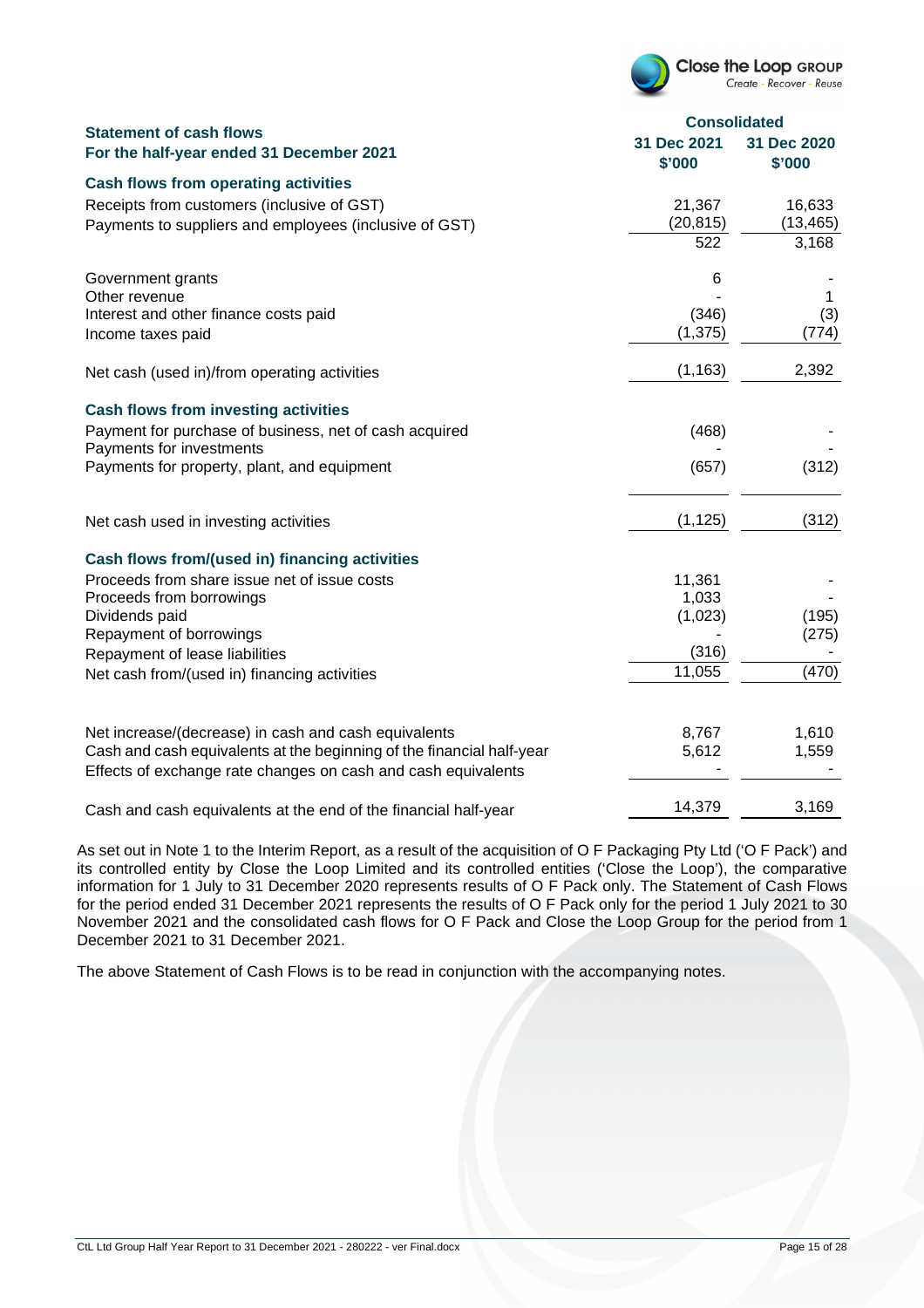

#### **Note 1. Significant accounting policies**

These general-purpose financial statements for the interim half-year reporting period ended 31 December 2021 have been prepared in accordance with Australian Accounting Standard AASB134 'Interim Financial Reporting' and the Corporations Act 2001, as appropriate for for-profit oriented entities. Compliance with AASB 134 ensures compliance with International Financial Reporting Standard IAS 34 'Interim Financial Reporting'.

These general-purpose financial statements do not include all the notes of the type normally included in annual financial statements. Accordingly, these financial statements are to be read in conjunction with the annual report for the year ended 30 June 2021 and any public announcements made by the Company during the interim reporting period in accordance with the continuous disclosure requirements of the Corporations Act 2001.

The principal accounting policies adopted are consistent with those of the previous financial year and corresponding interim reporting period, unless otherwise stated.

#### **New or amended Accounting Standards and Interpretations adopted**

The consolidated entity has adopted all the new or amended Accounting Standards and Interpretations issued by the Australian Accounting Standards Board ('AASB') that are mandatory for the current reporting period.

Any new or amended Accounting Standards or Interpretations that are not yet mandatory have not been early adopted.

#### **Reverse acquisition accounting**

On 30 November 2021, Close the Loop Limited ('CtL') completed the acquisition of 100% of the share capital in O F Packaging Pty Ltd and its controlled subsidiary ('O F Pack'). In accordance with accounting standards, this acquisition has been accounted for as a reverse acquisition business combination.

In applying the requirements of AASB 3 Business Combinations to the Group:

- 3. Close the Loop Limited is the legal parent entity to the Group; and
- 4. O F Packaging Pty Ltd, which is neither the legal parent nor legal acquirer, is deemed to be the accounting acquirer.

The consolidated financial information incorporated the assets and liabilities of all entities deemed to be acquired by O F Pack including CtL and the results of these entities from 30 November 2021, being for the period from which those entities are accounted for as being acquired by O F Pack. The assets and liabilities of Close the Loop Limited acquired by O F Pack were recorded at fair value whilst the assets and liabilities of O F Pack were maintained at their book value. The impact of all transactions between entities in the Group were eliminated in full. The impact on equity of treating the formation of the Group as a reverse acquisition is discussed in more detail in Note 10.

AASB 3 Business Combinations requires that Consolidated Financial Statements prepared following a reverse acquisition shall be issued under the name of the legal parent (i.e., Close the Loop Limited) but be a continuation of the financial statements of the legal subsidiary (i.e., O F Packaging Pty Ltd, the acquirer for accounting purposes). The implications of applying AASB 3 on each of the attached financial statements comparatives are as follows:

#### **Statements of financial position**

The Statement of Financial Position as at 30 June 2021 represents O F Pack only. The Statement of Financial Position for 31 December 2021 reflects the consolidated position of O F Pack and Close the Loop.

#### **Statement of profit and loss other comprehensive income**

The Consolidated Statement of Profit or Loss and Other Comprehensive Income for the period 1 July 2020 to 31 December 2020 represent the results of O F Pack only. The Statement of Profit or Loss and other Comprehensive Income for the period ended 31 December 2021 represents the results of O F Pack for the period from 1 July 2021 to 30 November 2021 and the consolidated results for O F Pack and Close the Loop Group for the period post-acquisition from 1 December 2021 to 31 December 2021. The Close the Loop Group from 1 December 2021 includes Foster International Packaging (Pty) Ltd, Oceanic Agencies Pty Ltd and O F Resource Recovery Holdings Pty Ltd and its wholly owned subsidiary O F Resource Recovery Pty Ltd.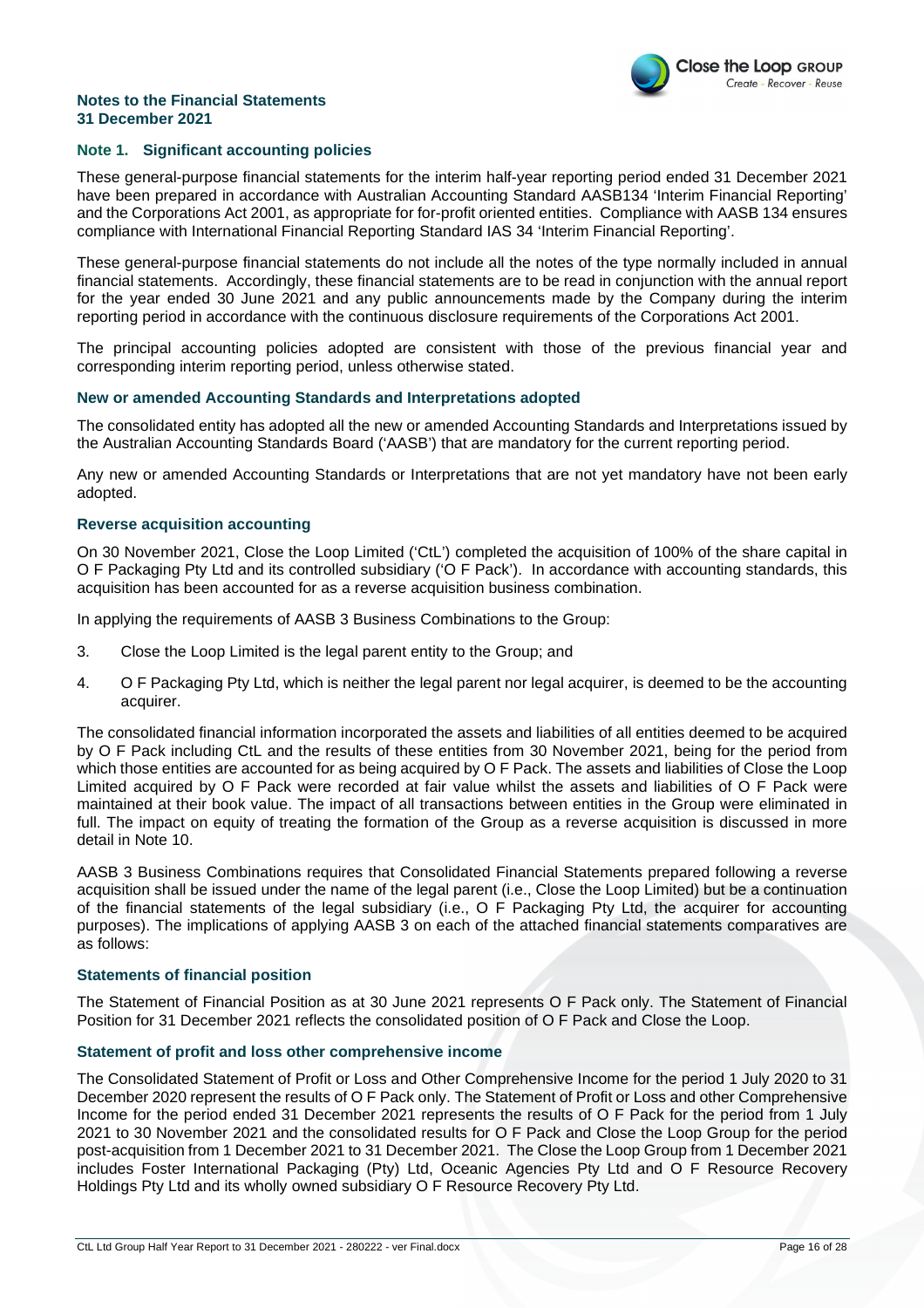

#### **Statement of changes in equity**

The Consolidated Statement of Changes in Equity for the period 1 July 2020 to 31 December 2020 comprises O F Pack only. The 1 July 2020 opening retained earnings and other equity balances recognised in the consolidated entity are those of O F Pack before the business combination, not those of Close the Loop. The profit for the year, being the results of O F Pack only for the period from 1 July 2021 to 30 November 2021 and the consolidated results for O F Pack and Close the Loop for the period from 1 December 2021 to 31 December 2021. The Close the Loop Group from 1 December 2021 includes Foster International Packaging (Pty) Ltd, Oceanic Agencies Pty Ltd and O F Resource Recovery Holdings Pty Ltd and its wholly owned subsidiary O F Resource Recovery Pty Ltd.

#### **Statement of cash flows**

The Statement of Cash Flows represents cash flows of O F Pack only for the period 1 July 2020 to 31 December 2020. The 31 December 2021 Statement of Cash Flows represents cash flows of O F Pack only for the period from 1 July 2021 to 3o November 2021 and the cash flows for O F Pack and Close the Loop for the period from 1 December 2021 to 31 December 2021. The Close the Loop Group from 1 December 2021 includes Foster International Packaging (Pty) Ltd, Oceanic Agencies Pty Ltd and O F Resource Recovery Holdings Pty Ltd and its wholly owned subsidiary O F Resource Recovery Pty Ltd.

#### **Critical accounting estimates and assumptions**

Business combinations are initially accounted for on a provisional basis. The fair value of assets acquired, liabilities and contingent liabilities assumed are initially estimated by the consolidated entity taking into consideration all available information at the reporting date. Fair value adjustments on the finalisation of the business combination accounting are retrospective, where applicable, to the period the combination appeared and may have an impact on the assets and liabilities, depreciation and amortisation reported.

#### **Note 2. Operating segments**

#### Identification of reportable operating segments

The consolidated entity is organised into two operating segments based on differences in products and services provided: resource recovery and packaging. These operating segments are based on the internal reports that are reviewed and used by the Board of Directors (who are identified as the Chief Operating Decision Makers ('CODM')) in assessing performance and in determining the allocation of resources. There is aggregation of operating segments.

The CODM reviews EBITDA (earnings before interest, tax, depreciation, and amortisation). The accounting policies adopted for internal reporting to the CODM are consistent with those adopted in the financial statements.

The information reported to the CODM is on a monthly.

#### Types of products and services

The principal products and services of each of these operating segments are as follows:

| Packaging         | Provides premium and innovative flexible and carton packaging                                                                                                   |
|-------------------|-----------------------------------------------------------------------------------------------------------------------------------------------------------------|
| Resource recovery | The takeback, recovery and reuse of complex waste streams including<br>imaging consumables, cosmetics, paper and cartons and products<br>associated there with. |

#### Intersegment transactions

An internally determined transfer price is set for all intersegment sales. This price is reset and is based on what would be realised in the event the sale was made to an external party at arm's length. Intersegment transactions are eliminated on consolidation.

#### Intersegment receivables, payables, and loans

Intersegment loans are initially recognised at the consideration received, net of transaction costs. Intersegment loans receivable and loans payable that earn or incur non-market interest are not adjusted to fair value based on market interest rates. Intersegment loans are eliminated on consolidation.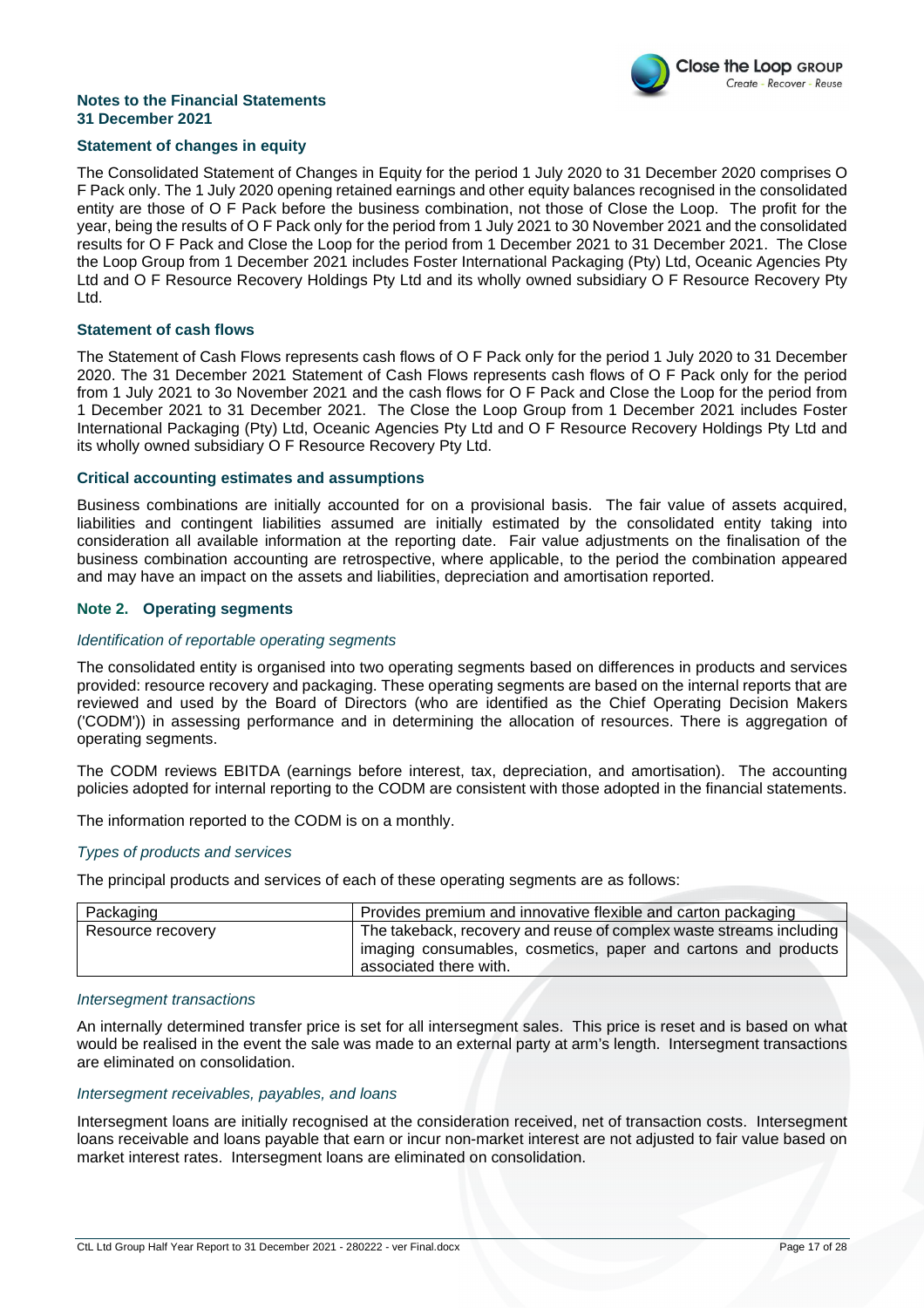

#### Operating segment information

| <b>Consolidated 31 December 2021</b>             | <b>Resource</b><br><b>Recovery</b><br>\$'000 | <b>Packaging</b><br>\$'000 | <b>Total</b><br>\$'000 |
|--------------------------------------------------|----------------------------------------------|----------------------------|------------------------|
| <b>Revenue</b>                                   |                                              |                            |                        |
| Sales to external customers                      | 3,833                                        | 16,741                     | 20,574                 |
| Intersegment sales                               |                                              |                            |                        |
| Total sales revenue                              | 3,833                                        | 16,741                     | 20,574                 |
| Other revenue                                    |                                              |                            |                        |
| Total segment revenue                            | 3,833                                        | 16,741                     | 20,574                 |
| Intersegment eliminations<br>Unallocated revenue |                                              |                            |                        |
|                                                  |                                              |                            | 20,574                 |
| <b>Total revenue</b>                             |                                              |                            |                        |
| <b>EBITDA</b>                                    | (33)                                         | 2,252                      | 2,219                  |
| Depreciation and amortisation                    | 366                                          | 185                        | 551                    |
| Finance costs                                    | 254                                          | 92                         | 346                    |
| Profit before income tax expense                 | (682)                                        | 1,975                      | 1,293                  |
| Income tax expenses                              | (355)                                        | (230)                      | (585)                  |
| Profit after income tax expense                  | (1,037)                                      | 1,745                      | 708                    |
|                                                  |                                              |                            |                        |
| <b>Assets</b>                                    |                                              |                            |                        |
| Segment assets                                   | 58,703                                       | 24,253                     | 82,956                 |
| Intersegment eliminations                        |                                              |                            |                        |
| <b>Unallocated assets</b>                        |                                              |                            |                        |
| <b>Total assets</b>                              |                                              |                            | 82,956                 |
| <b>Liabilities</b>                               |                                              |                            |                        |
| Segment liabilities                              | 33,982                                       | 1,320                      | 35,302                 |
| Intersegment eliminations                        |                                              |                            |                        |
| Unallocated liabilities:                         |                                              |                            | 388                    |
| <b>Total liabilities</b>                         |                                              |                            | 35,690                 |

At 31 December 2020 the consolidated entity only operated one business segment being the packaging segment in one geography.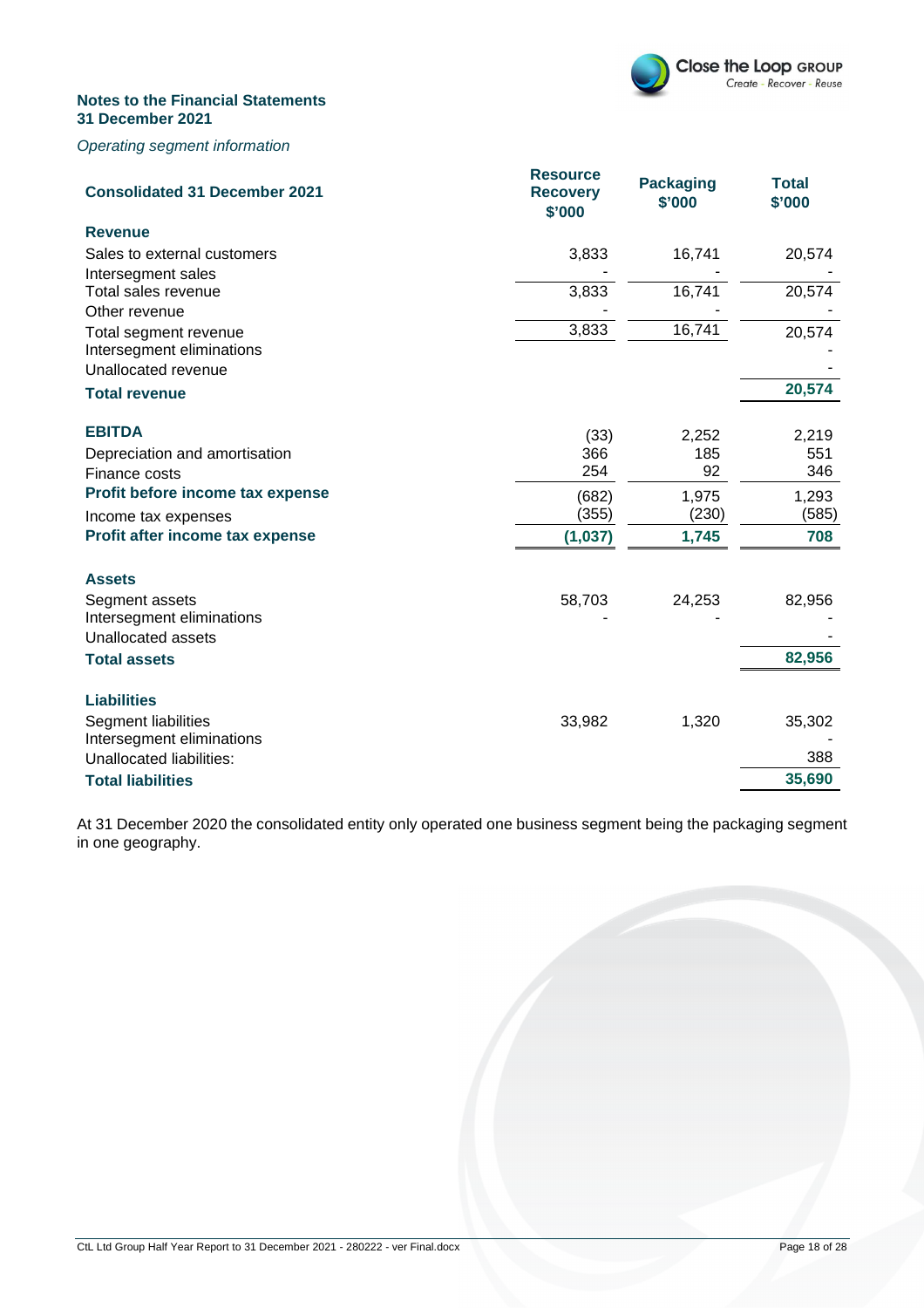

#### Geographical segment information

| <b>Consolidated 31</b><br>December 2021 | <b>Australia</b><br>\$'000 | <b>USA</b><br>\$'000 | <b>Europe</b><br>\$'000 | <b>South Africa</b><br>\$'000 | <b>Total</b><br>\$'000 |
|-----------------------------------------|----------------------------|----------------------|-------------------------|-------------------------------|------------------------|
| <b>Revenue</b>                          |                            |                      |                         |                               |                        |
| Sales to external customers             | 17,667                     | 1,671                | 1,024                   | 212                           | 20,574                 |
| Intersegment sales                      |                            |                      |                         |                               |                        |
| Total sales revenue                     | 17,667                     | 1,671                | 1,024                   | 212                           | 20,574                 |
| Other revenue                           |                            |                      |                         |                               |                        |
| Total segment revenue                   | 17,667                     | 1,671                | 1,024                   | 212                           | 20,574                 |
| Intersegment eliminations               |                            |                      |                         |                               |                        |
| Unallocated revenue                     |                            |                      |                         |                               |                        |
| <b>Total revenue</b>                    |                            |                      |                         |                               | 20,574                 |
| <b>EBITDA</b>                           | 1,487                      | 451                  | 264                     | 17                            | 2,219                  |
| Depreciation and                        |                            |                      |                         |                               |                        |
| amortisation                            | 291                        | 45                   | 197                     | 18                            | 551                    |
| Finance costs                           | 131                        | 143                  | 70                      | $\overline{2}$                | 346                    |
| Profit before income tax                |                            |                      |                         |                               |                        |
| expense                                 | 1,036                      | 263                  | (3)                     | (3)                           | 1,293                  |
| Income tax expenses                     | (441)                      | (40)                 |                         | (104)                         | (585)                  |
| Profit after income tax                 |                            |                      |                         |                               |                        |
| expense                                 | 595                        | 223                  | (3)                     | (107)                         | 708                    |
| <b>Assets</b>                           |                            |                      |                         |                               |                        |
| Segment assets                          | 57,397                     | 18,380               | 4,006                   | 3,173                         | 82,956                 |
| Intersegment eliminations               |                            |                      |                         |                               |                        |
| <b>Unallocated assets</b>               |                            |                      |                         |                               |                        |
| <b>Total assets</b>                     |                            |                      |                         |                               | 82,956                 |
| <b>Liabilities</b>                      |                            |                      |                         |                               |                        |
| <b>Segment liabilities</b>              | 12,482                     | 16,412               | 4,405                   | 2,003                         | 35,302                 |
| Intersegment eliminations               |                            |                      |                         |                               |                        |
| <b>Unallocated liabilities</b>          |                            |                      |                         |                               | 388                    |
| <b>Total liabilities</b>                |                            |                      |                         |                               | 35,690                 |

At 31 December 2020 the consolidated entity only operated one business segment being the packaging segment in one geography, Australia.

#### **Note 3. Revenue**

|                                       |                       | <b>Consolidated</b>   |  |
|---------------------------------------|-----------------------|-----------------------|--|
|                                       | 31 Dec 2021<br>\$'000 | 31 Dec 2020<br>\$'000 |  |
| From continuing operating activities  |                       |                       |  |
| Revenue from contracts with customers |                       |                       |  |
| Sale of goods                         | 18,163                | 13,196                |  |
| Collection revenue                    | 2,405                 |                       |  |
|                                       | 20,568                | 13,196                |  |
|                                       |                       |                       |  |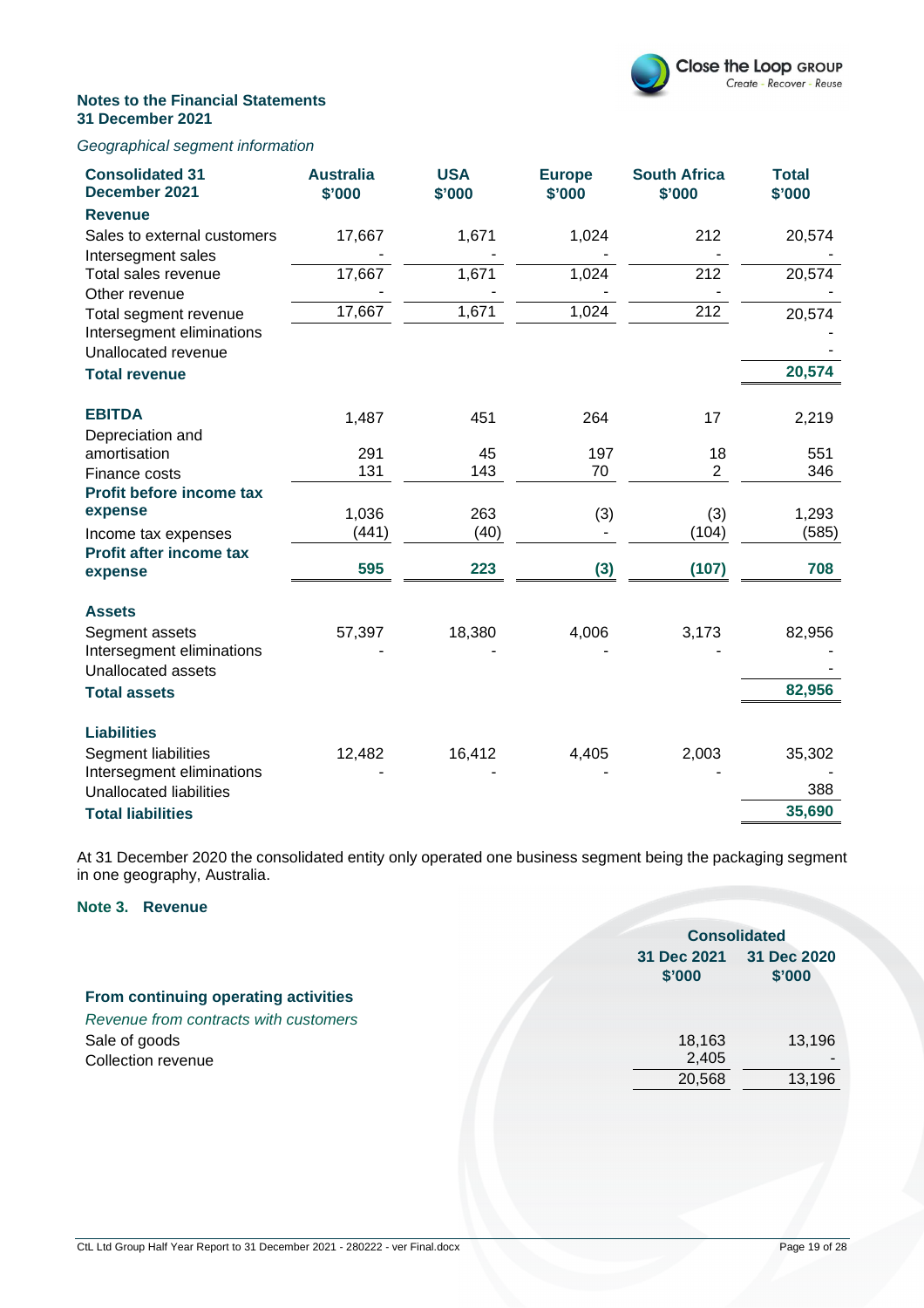

#### **Note 4. Other income**

|                          | <b>Consolidated</b>   |                       |
|--------------------------|-----------------------|-----------------------|
|                          | 31 Dec 2021<br>\$'000 | 31 Dec 2020<br>\$'000 |
| <b>Bad Debt Recovery</b> |                       | 50                    |
| Government grants        | 6                     | 161                   |
| Foreign Exchange Gains   |                       | 508                   |
| Other Income             | -                     | 15                    |
| Other income             | 6                     | 734                   |

#### **Note 5. Expenses**

|                                                                                         | <b>Consolidated</b>   |                       |
|-----------------------------------------------------------------------------------------|-----------------------|-----------------------|
|                                                                                         | 31 Dec 2021<br>\$'000 | 31 Dec 2020<br>\$'000 |
| Profit before income tax from continuing operations includes the following<br>expenses: |                       |                       |
| Cost of sales                                                                           |                       |                       |
| Cost of sales                                                                           | 13,533                | 8,875                 |
| <b>Finance costs</b>                                                                    |                       |                       |
| Interest and finance charges paid/payable on borrowings                                 | 222                   | 77                    |
| Interest and finance charges paid/payable on lease liabilities                          | 124                   |                       |
| Finance costs expensed                                                                  | 346                   | 84                    |

#### **Note 6. Equity - issued capital**

|                              |               | 31 Dec 2021 30 Jun 2021 31 Dec 2021 30 Jun 2021 |        |        |
|------------------------------|---------------|-------------------------------------------------|--------|--------|
|                              | <b>Shares</b> | <b>Shares</b>                                   | \$'000 | \$'000 |
| Ordinary shares – fully paid | 329.451.478   | 98.200.478                                      | 40.555 | 427    |

### **Movements in ordinary share capital**

|                                                | <b>Date</b> | <b>Shares</b> | <b>Issue price</b> | \$'000 |
|------------------------------------------------|-------------|---------------|--------------------|--------|
| Balance at the beginning of the year           | 1 Jul 2021  | 200           | \$1.00             | 427    |
| Elimination of issued capital in O F Packaging | 30 Nov 2021 | (200)         |                    |        |
| Close the Loop issued capital at pre-          |             |               |                    |        |
| acquisition                                    | 1 Jul 2021  | 98,200,018    |                    |        |
| Share buyback                                  | 2 Nov 2021  | (3,003,203)   | \$0.25             |        |
| Issue of shares pursuant to prospectus         | 30 Nov 2021 | 60,000,000    | \$0.20             | 12,000 |
| Issue of bonus shares                          | 30 Nov 2021 | 4,516,302     | \$0.20             |        |
| Shares issued upon conversion of Close the     |             |               |                    |        |
| Loop convertible notes                         | 30 Nov 2021 | 9,500,000     | \$0.10             |        |
| Deemed fair value of shares issued to O F      |             |               |                    |        |
| Packaging Group Vendors on Reverse             |             |               |                    |        |
| Acquisition (Refer to Note 10)                 | 30 Nov 2021 | 150,978,361   | \$0.25             | 26,697 |
| Shares issued to pre-IPO investors             | 30 Nov 2021 | 9,190,000     | \$0.10             | 919    |
| Issue of shares due to conversion of employee  |             |               |                    |        |
| options                                        | 17 Dec 2021 | 70,000        | \$0.20             | 14     |
| Transaction costs relating to share issues     |             |               |                    | (734)  |
| <b>Balance</b>                                 |             | 329,451,478   |                    | 39,323 |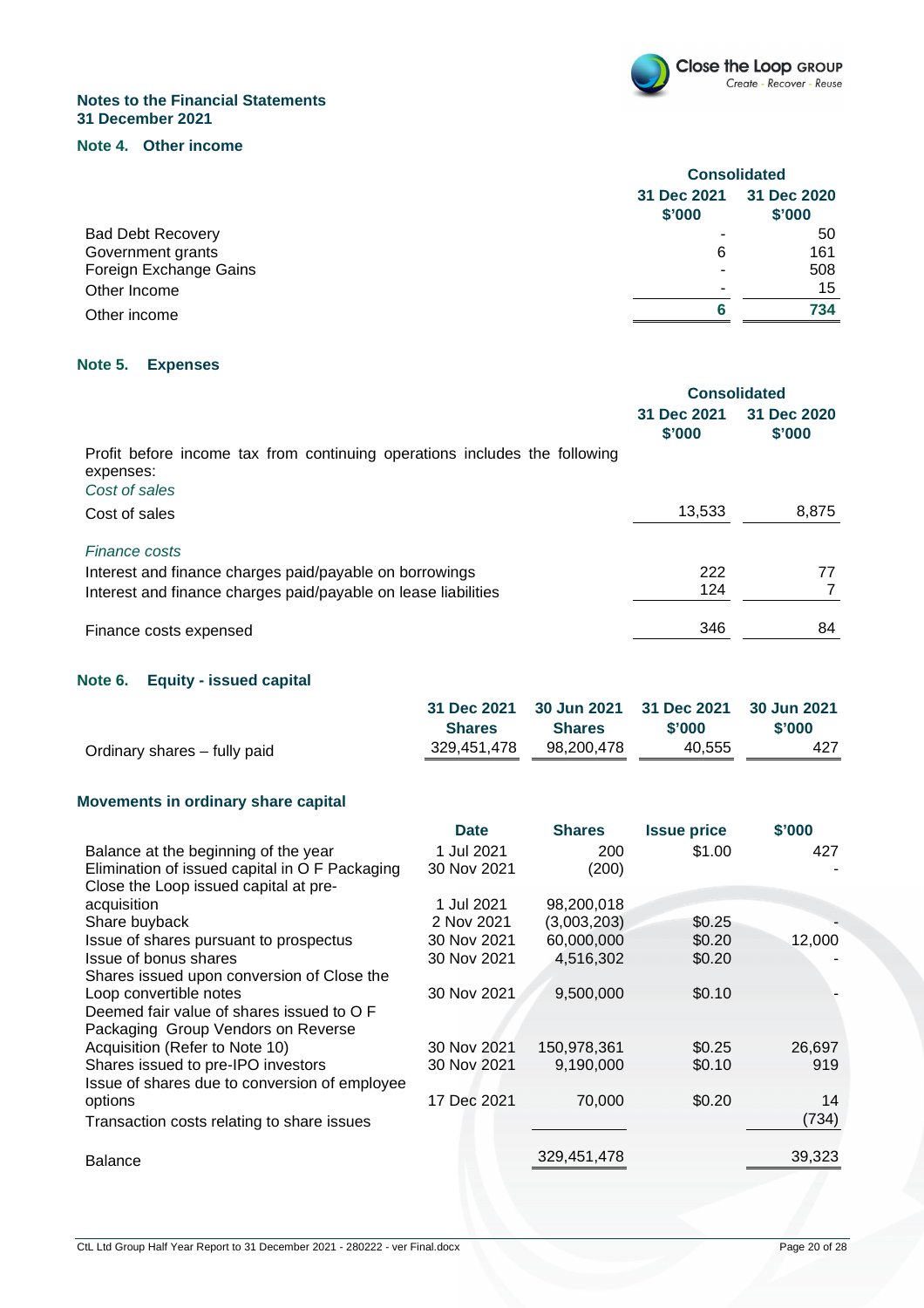

#### **Note 7. Equity - dividends**

Dividends paid during the financial half-year were as follows:

|                                                                                                                                      | <b>Consolidated</b>   |                       |
|--------------------------------------------------------------------------------------------------------------------------------------|-----------------------|-----------------------|
|                                                                                                                                      | 31 Dec 2021<br>\$'000 | 30 Jun 2021<br>\$'000 |
| Dividend for the half year ended 31 December 2021 (30 June 2021) of 511,596<br>cents (30 Jun 2021: 196,500 cents) per ordinary share | 1.023                 | 393                   |

On various dates from 1 July 2021 to 30 November 2021, prior to the business combination with Close the Loop Limited, the directors of O F Packaging Pty Ltd declared interim dividends for the year ending 30 June 2022 of 511,596 cents per ordinary share in total to be paid on various dates throughout the 5 month period ended 30 November 2021, a total estimated distribution of \$1,023,000 based on the number of ordinary shares on issue as at 30 November 2021. The number of O F Packaging Pty Ltd shares on issue was consistent throughout the reporting period. There are no dividends declared or paid from 30 November 2021 onwards.

#### **Note 8. Contingent liabilities**

As part of the acquisition of Oceanic Agencies Pty Ltd there is potential contingent consideration payable in the form of a 12 month earn out capped at \$750,000. This has been taken up as a liability at 31 December 2021.

The Directors are not aware of any other material contingent liabilities as at 31 December 2021.

#### **Note 9. Related party transactions**

The group's only material related party transaction during the period is the receipt of a licence fee from Foster International Packaging Pty Ltd of 7% of revenue per annum which generated intercompany licence fees of \$277,000 (2020: \$0).

#### **Note 10. Business combinations**

In accordance with AASB 3 reverse acquisitions on 30 November 2021, O F Packaging Pty Ltd acquired 100% of the ordinary shares of Close the Loop Limited and its subsidiaries for the total consideration via the issue of 109,213,116 shares with a value of \$21,842,623. Close the Loop is a resource recovery business specialising in recycling complex waste streams with operations in Australia, USA, and Europe. It is the legal entity that listed on the Australian Stock Exchange on 2 December 2021. The goodwill of \$17,520,000 represents the expected synergies from merging this business with the packaging division and expanding the service offering of the Group to circular integration for the existing customer base of both entities. The acquired business contributed revenues of \$3,219,000 and loss after tax of \$647,000 to the consolidated entity for the period from 1 December to 31 December 2021. If the acquisition occurred on 1 July 2021, the full half-year contributions would have been revenues of \$19,074,000 and profit after tax of \$2,270,000. The values identified in relation to the acquisition of Close the Loop are accounted for on a provisional basis as at 31 December 2021.

Details of the acquisition are as follows:

|                                           | <b>Fair value</b><br>\$'000 |
|-------------------------------------------|-----------------------------|
|                                           |                             |
| Cash and cash equivalents                 | 558                         |
| Trade receivables                         | 7,064                       |
| Prepayments and other debtors             | 1,210                       |
| Plant and equipment / Right of use assets | 19,838                      |
| Inventory                                 | 529                         |
| Deferred tax asset                        | 463                         |
| Intangibles                               | 307                         |
| Trade payables                            | (6,601)                     |
| Deferred revenue                          | (1, 552)                    |
| <b>Borrowings</b>                         | (4,823)                     |
| Lease liability                           | (12, 121)                   |
| Employee benefits                         | (549)                       |
|                                           |                             |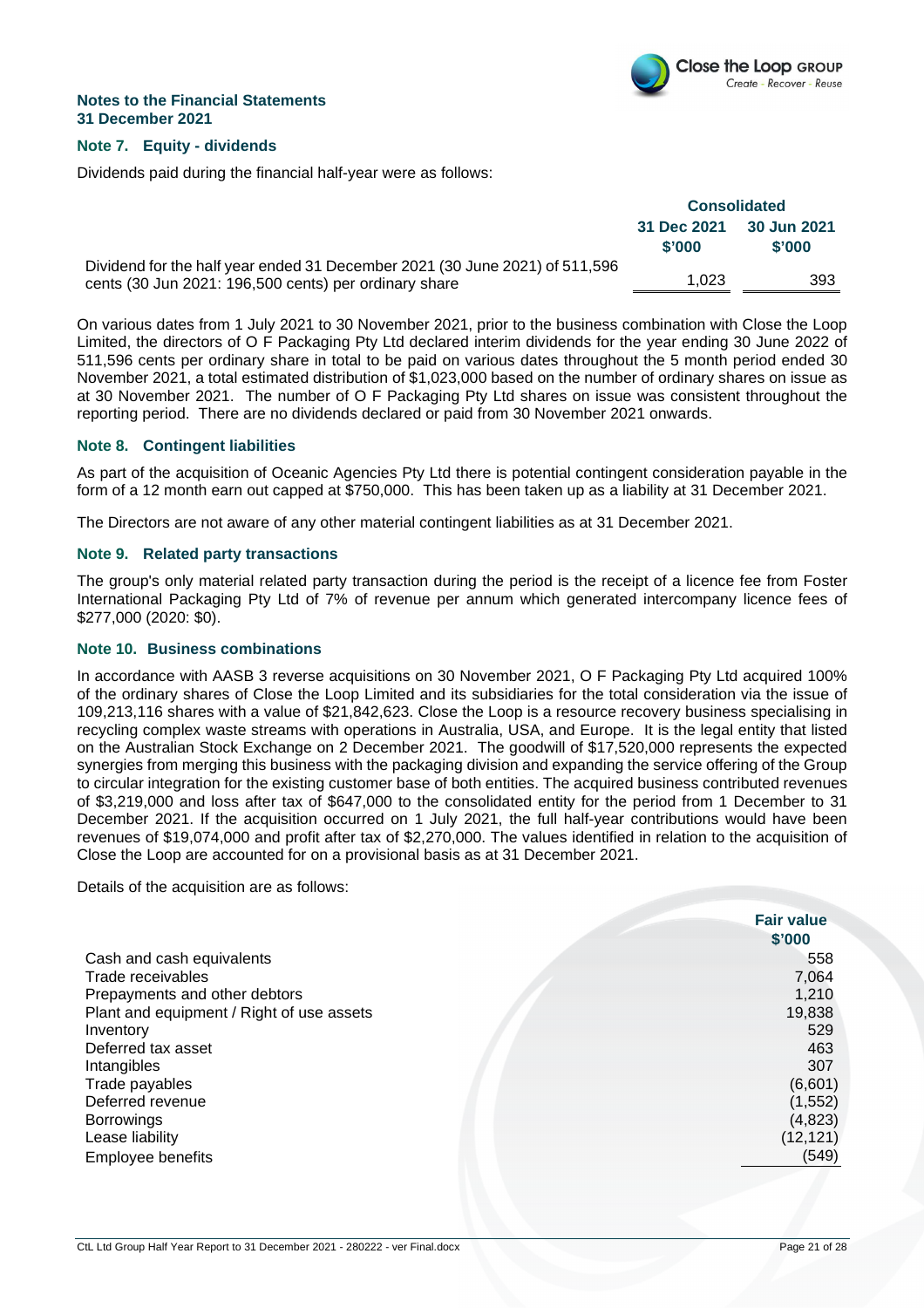

| Net assets acquired<br>Goodwill                                                                      | 4,323<br>17,520  |
|------------------------------------------------------------------------------------------------------|------------------|
| Acquisition-date fair value of the total consideration transferred                                   | 21,843           |
| Representing:<br>Cash paid or payable to vendors<br>Close the Loop shares issued to vendors<br>Total | 21,843<br>21,843 |
| Acquisition costs expensed to profit or loss                                                         |                  |

On 30 November 2021, Close the Loop Limited acquired 100% of the ordinary shares of O F Resource Recovery Holdings Pty Ltd and its wholly owned subsidiary for total consideration via the issue of 15,414,020 shares with a value of \$3,082,804. This paper and carton recycling business operates in the recycling industry. It was acquired as part of the IPO to expand the recycling capabilities of the Close the Loop Group's service offering. The goodwill of \$3,416,000 represents the expected synergies from merging this business with the recycling division and expanding the service offering of the Group. The acquired business contributed revenues of \$606,000 and profit after tax of \$108,000 to the consolidated entity for the period from 1 December to 31 December 2021. If the acquisition occurred on 1 July 2021, the full half-year contributions would have been revenues of \$3,831,000 and profit after tax of \$322,000. The values identified in relation to the acquisition of O F Resource Recovery Holdings Pty Ltd are accounted for on a provisional basis as at 31 December 2021.

Details of the acquisition are as follows:

|                                                                    | <b>Fair value</b> |
|--------------------------------------------------------------------|-------------------|
|                                                                    | \$'000            |
| Cash and cash equivalents                                          | 587               |
| Trade receivables                                                  | 472               |
| Other debtors                                                      | 54                |
| Plant and equipment                                                | 474               |
| Inventory                                                          | 25                |
| Right of use asset                                                 | 820               |
| Deferred tax asset                                                 | 388               |
| Trade payables                                                     | (1, 172)          |
| Deferred tax liability                                             | (307)             |
| <b>Financial liabilities</b>                                       | (611)             |
| Lease liabilities                                                  | (935)             |
| Employee benefits                                                  | (128)             |
|                                                                    | (333)             |
| Net assets acquired                                                | 3,416             |
| Goodwill                                                           |                   |
|                                                                    |                   |
| Acquisition-date fair value of the total consideration transferred | 3,083             |
| Representing:                                                      |                   |
| Cash paid or payable to vendors                                    |                   |
| Close the Loop shares issued to vendors                            | 3,083             |
|                                                                    | 3,083             |
| Total                                                              |                   |
| Acquisition costs expensed to profit or loss                       |                   |
|                                                                    |                   |

On 30 November 2021, Close the Loop Limited acquired 84.75% of the ordinary shares of Foster International Packaging (Pty) Ltd for total consideration via the issue of 8,855,147 shares with a value of \$1,771,029. This flexible and carton packaging business operates in the packaging industry in Southern Africa. It was acquired as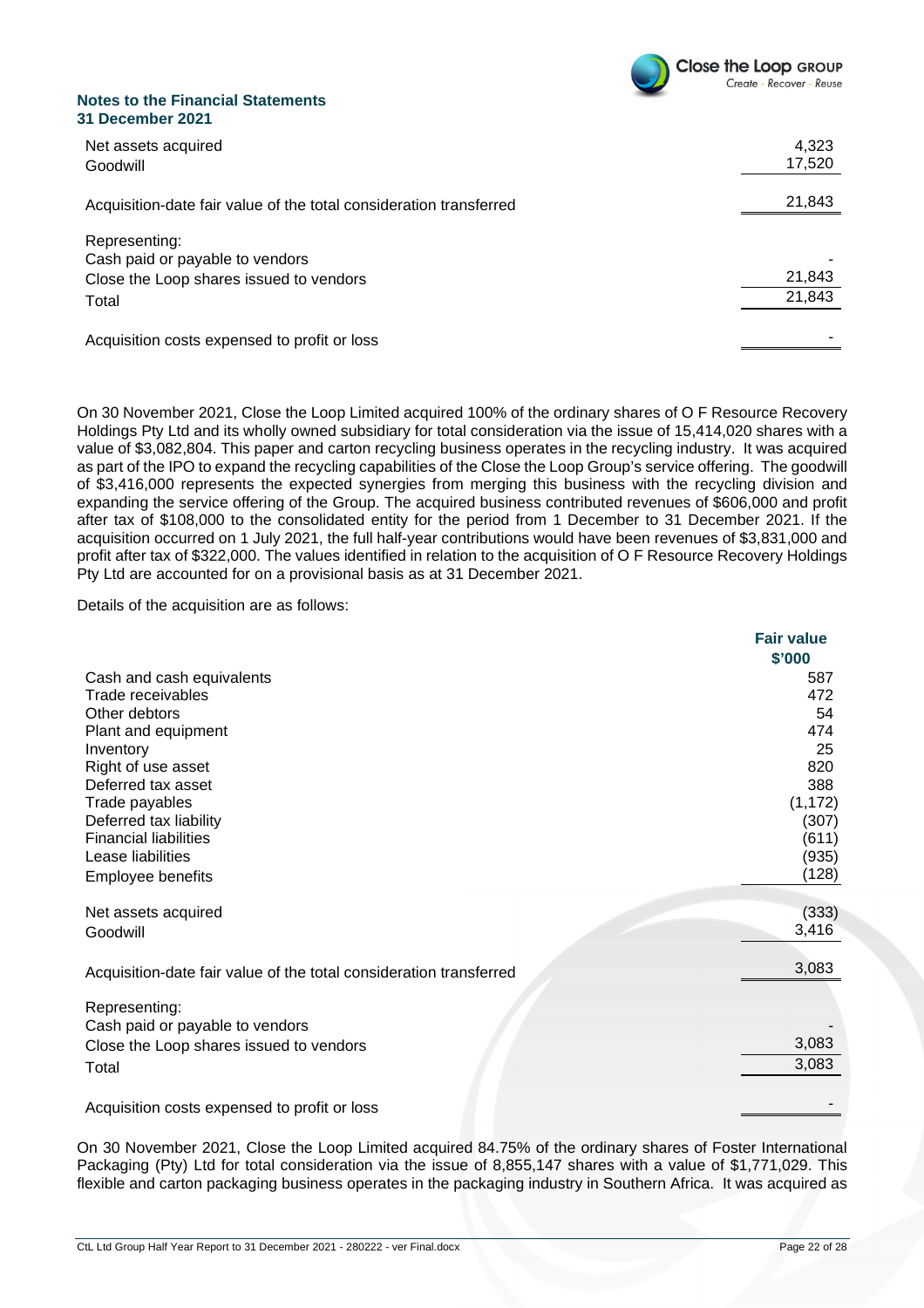

part of the IPO to expand the global packaging capabilities of Close the Loop Group's service offering. The discount on acquisition of \$222,000 has been provisionally accounted for, whilst management undertake a review of the fair values of the assets acquired. The acquired business contributed revenues of \$212,000 and loss after tax of \$73,000 to the consolidated entity for the period from 1 December to 31 December 2021. If the acquisition occurred on 1 July 2021, the full half-year contributions would have been revenues of \$3,618,000 and profit after tax of \$331,000. The values identified in relation to the acquisition of Foster International Packaging (Pty) Ltd are accounted for on a provisional basis as at 31 December 2021.

Details of the acquisition are as follows:

|                                                                    | <b>Fair value</b> |
|--------------------------------------------------------------------|-------------------|
|                                                                    | \$'000            |
| Cash and cash equivalents                                          | 887               |
| Trade receivables                                                  | 1,695             |
| Investments                                                        | 88                |
| Inventory                                                          | 699               |
| Right of use asset                                                 | 32                |
| Plant & equipment                                                  | 7                 |
| Deferred tax asset                                                 | 33                |
| Other debtors                                                      | 8                 |
| Trade payables                                                     | (442)             |
| Deferred tax liability                                             | (24)              |
| <b>Financial liabilities</b>                                       | (584)             |
| Lease liabilities                                                  | (48)              |
| Net assets acquired                                                | 2,351             |
| Recognised amount of non-controlling interest                      | (358)             |
| Discount on acquisition attributable to Close the Loop             | (222)             |
| Acquisition-date fair value of the total consideration transferred | 1,771             |
| Representing:                                                      |                   |
| Cash paid or payable to vendor                                     |                   |
| Close the Loop shares issued to vendors                            | 1,771             |
| Total                                                              | 1,771             |
|                                                                    |                   |
| Acquisition costs expensed to profit or loss                       |                   |

On 1 December 2021, Close the Loop Limited acquired 100% of the ordinary shares of Oceanic Agencies Pty Ltd for total consideration of \$4,284,000 with \$2,500,000 paid at settlement and the balance in the form of an earn out of up to \$750,000 based on the financial performance of the business in the 12 months to 30 November 2022. The total consideration paid includes a working capital adjustment. This seafood packaging and bulk solution provider operates in the seafood packaging industry in Australia. The acquisition strengthens Close the Loop's bulk and commercial seafood packaging capability, in a growing and highly complementary sector to its existing seafood business. The goodwill of \$2,933,000 represents the expected synergies from merging this business with the packaging division and leveraging the current knowledge and know how of O F Packaging's seafood packaging business. The acquired business contributed revenues of \$694,000 and profit after tax of \$127,000 to the consolidated entity for the period from 1 December to 31 December 2021. If the acquisition occurred on 1 July 2021, the full half-year contributions would have been revenues of \$2,280,000 and profit after tax of \$168,000. The values identified in relation to the acquisition of Oceanic Agencies Pty Ltd are accounted for on a provisional basis as at 31 December 2021.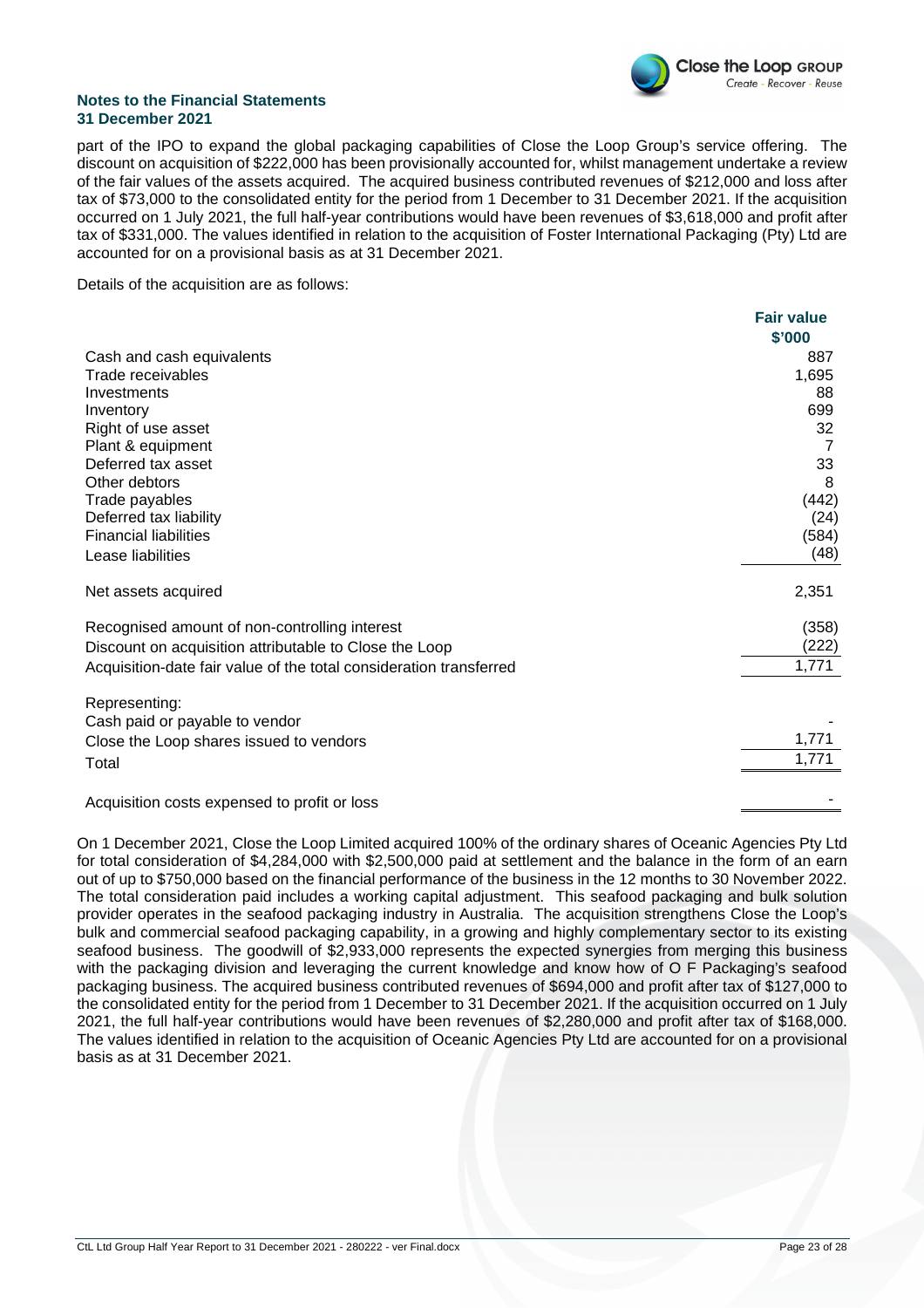

Details of the acquisition are as follows:

|                                                                    | <b>Fair value</b> |
|--------------------------------------------------------------------|-------------------|
|                                                                    | \$'000            |
| Cash and cash equivalents                                          | 769               |
| Trade receivables                                                  | 302               |
| Inventory                                                          | 219               |
| <b>Other Receivables</b>                                           | 451               |
| Plant and equipment                                                | 87                |
| Trade payables                                                     | (219)             |
| Deferred tax liability                                             | (3)               |
| <b>Other Payables</b>                                              | (255)             |
| Net assets acquired                                                | 1,351             |
| Goodwill                                                           | 2,933             |
|                                                                    | 4,284             |
| Acquisition-date fair value of the total consideration transferred |                   |
| Representing:                                                      |                   |
| Cash paid or payable to vendor                                     | 4,284             |
| Acquisition costs expensed to profit or loss                       |                   |
| Cash used to acquire business, net of cash acquired:               |                   |
| Acquisition-date fair value of the total consideration transferred | 4,284             |
| Less: cash and cash equivalents                                    | (769)             |
| Less: payments to be made in future periods                        | (1,015)           |
|                                                                    |                   |
| Net cash used                                                      | 2,500             |

#### **Note 11. Events after the reporting period**

On 4 February 2021 Close the Loop Limited entered into an agreement to acquire the assets and liabilities of Crasti and Company Pty Ltd for \$5,850,000 of which \$4,387,500 is payable at completion in cash plus any stock over the value of \$1,000,000 payable at competition in cash. The balance of the purchase price will be paid in the form of an earn out of up to \$1,780,000 based on the financial performance of the business in the 12 months post completion. Completion is expected to occur on 30 April 2022. The acquisition is being funded by capital raised in the Initial Public Offering and bank debt. Due to the proximity of the acquisition to the release of the interim financial statements, it is impracticable at this stage to include other disclosures in relation to the business combination such as the purchase price accounting including the fair value of net assets acquired, any prospective intangibles or the amount of revenue or profit or loss post acquisition due to the acquisition accounting not being finalised at the date of the release of the 31 December 2021 half-year report.

The impact of the Coronavirus (COVID-19) pandemic is ongoing and while it has been financially positive for the consolidated entity up to 31 December 2021, it is not practicable to estimate the potential impact, positive or negative, after the reporting date. The situation is rapidly developing and is dependent on measures imposed by the Australian Government and other countries, such as maintaining social distancing requirements, quarantine, travel restrictions and any economic stimulus that may be provided.

No other matter or circumstance has arisen since 31 December 2021 that has significantly affected, or may significantly affect the consolidated entity's operations, the results of those operations, or the consolidated entity's state of affairs in future financial years.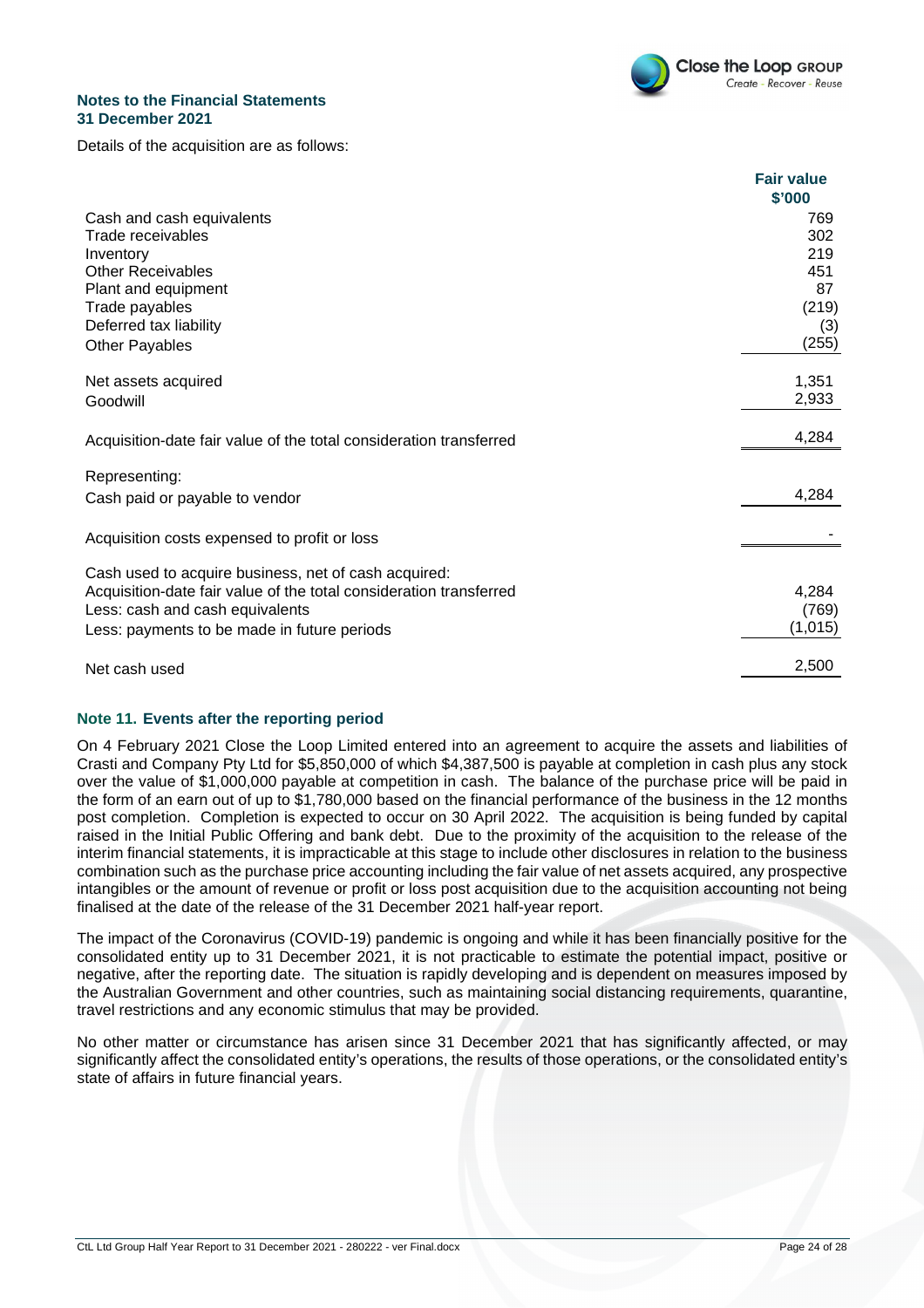

#### **Note 12. Intangibles**

|                                  | <b>Consolidated</b>   |                       |
|----------------------------------|-----------------------|-----------------------|
|                                  | 31 Dec 2021<br>\$'000 | 31 Dec 2020<br>\$'000 |
| Goodwill                         | 24,640                | 993                   |
| Less: Impairment                 |                       |                       |
|                                  | 24,640                | 993                   |
| Patents and trademarks - at cost | 307                   |                       |
| Less: Accumulated amortisation   | (77)                  |                       |
|                                  | 230                   |                       |
|                                  | 24,870                | 993                   |

#### **Reconciliations**

Reconciliations of the written down values at the beginning and end of the current financial half-year are set out below:

| <b>Consolidated</b>                               | <b>Goodwill</b><br>\$'000 | <b>Patents and</b><br><b>Trademarks</b><br>\$'000 | <b>Total</b><br>\$'000 |
|---------------------------------------------------|---------------------------|---------------------------------------------------|------------------------|
|                                                   |                           |                                                   |                        |
| Balance at 1 July 2021                            | 993                       |                                                   | 993                    |
| Additions through business combinations (Note 10) | 23,647                    | 307                                               | 23,954                 |
| Amortisation expense                              | ۰                         | (77)                                              | (77)                   |
| Balance at 31 December 2021                       | 24,640                    | 230                                               | 24,870                 |

#### **Note 13. Earnings per share**

|                                                                                                                                                          | <b>Consolidated</b>          |                              |
|----------------------------------------------------------------------------------------------------------------------------------------------------------|------------------------------|------------------------------|
|                                                                                                                                                          | 31 Dec 2021<br>\$'000        | 31 Dec 2020<br>\$'000        |
| Earnings per share for profit from continuing operations<br>Profit after income tax<br>Non-controlling interest                                          | 708<br>(19)                  | 2,047                        |
| Profit after income tax attributable to the owners of Close the Loop Limited                                                                             | 689                          | 2,047                        |
| Basic earnings per share<br>Diluted earnings per share                                                                                                   | <b>Cents</b><br>0.43<br>0.42 | <b>Cents</b><br>1.62<br>1.62 |
| Weighted average number of ordinary shares                                                                                                               | <b>Number</b>                | <b>Number</b>                |
| Weighted average number of ordinary shares used in calculating basic<br>earnings per share<br>Adjustments for calculation of diluted earnings per share: | 160,493,742                  | 126,709,194                  |
| Options over ordinary shares                                                                                                                             | 1,921,720                    |                              |
| Weighted average number of ordinary shares used in calculating diluted<br>earnings per share                                                             | 162,415,462                  | 126,709,194                  |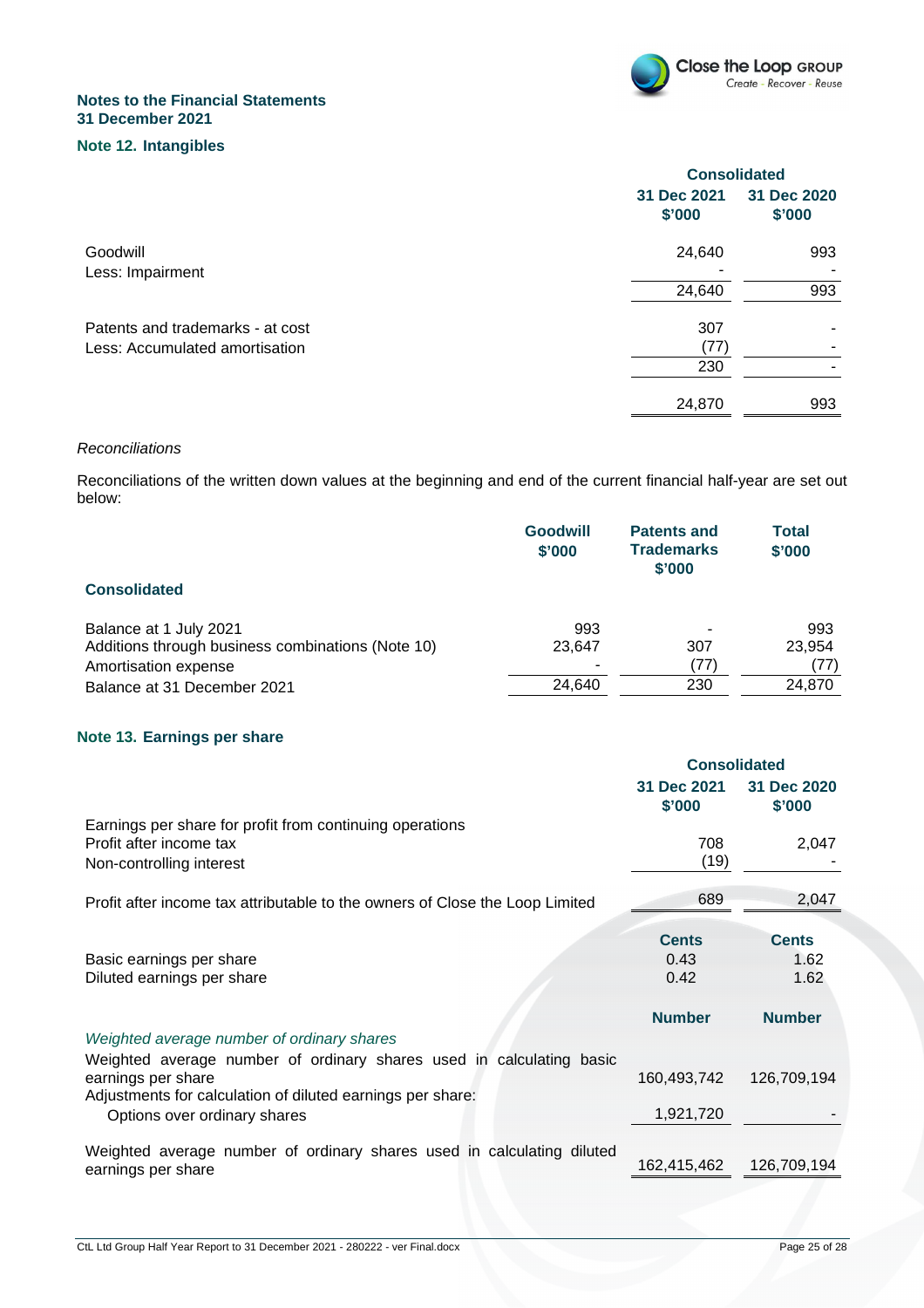

The weighted average number of ordinary shares used in the calculation of earnings per share is based on the number of O F Packaging Pty Ltd shares on issue up until 1 December 2021 and the pro-rata number of Close the Loop Limited shares on issue for the 1 month from 1 December 2021 to 31 December 2021. The earnings per share for 31 December 2020 is based on the earnings of O F Packaging Pty Ltd and its wholly owned subsidiary.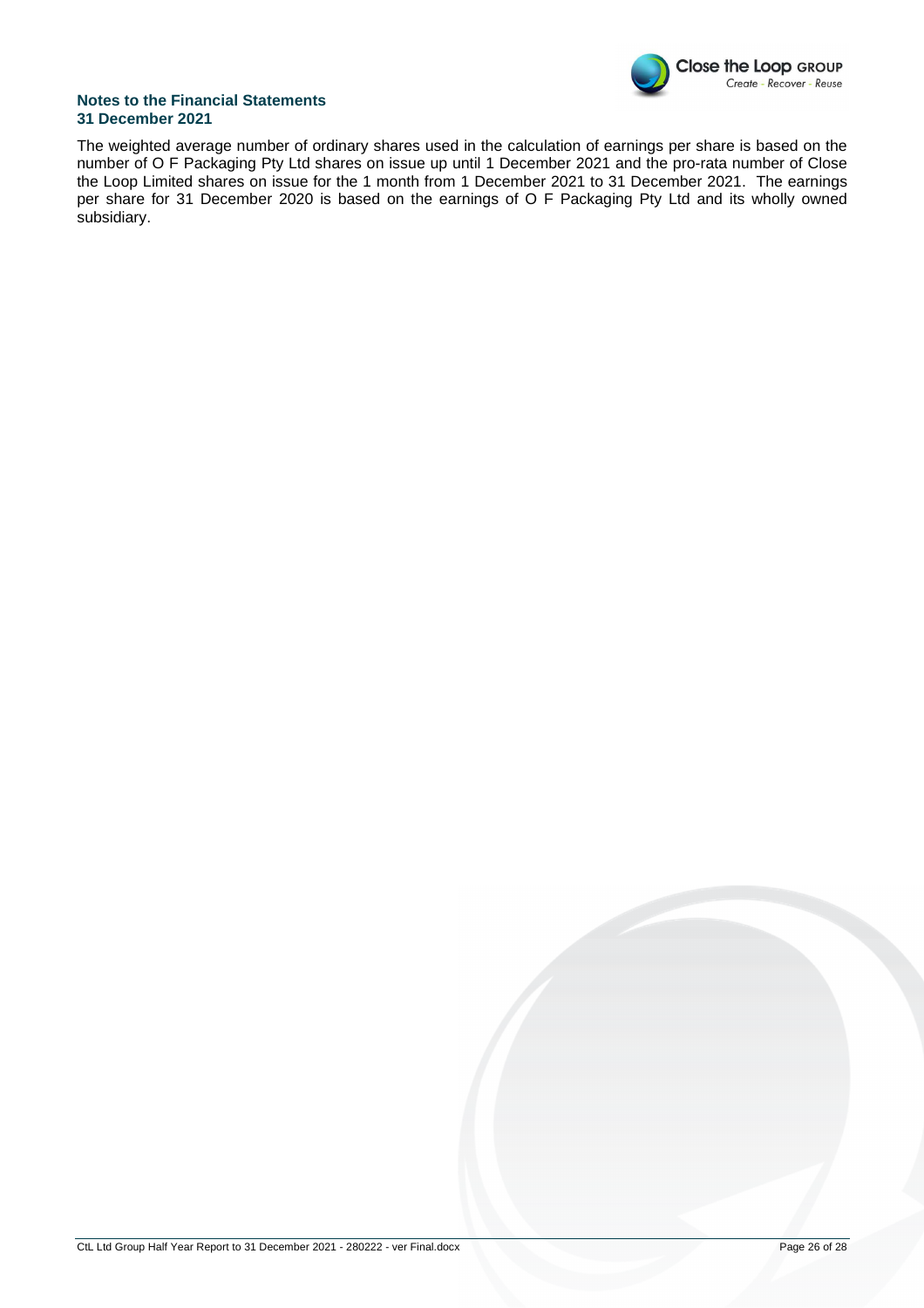

#### **2 DIRECTORS DECLARATION**

In the directors' opinion:

- The attached financial statements and notes comply with the Corporations Act 2001, Australian Accounting Standard AASB 134 'Interim Financial Reporting', the Corporations Regulations 2001 and other mandatory professional reporting requirements;
- The attached financial statements and notes give a true and fair value of the consolidated entity's financial position as at 31 December 2021 and of its performance for the financial half-year ended on that date; and
- There are reasonable grounds to believe that the company will be able to pay its debts as and when they become due and payable.

Signed in accordance with a resolution of directors made pursuant to section 303(5)(a) of the Corporations Act 2001.

On behalf of the directors

grypoll

Date: 28 February 2022

 Gregory Toll **Director** 

Signed: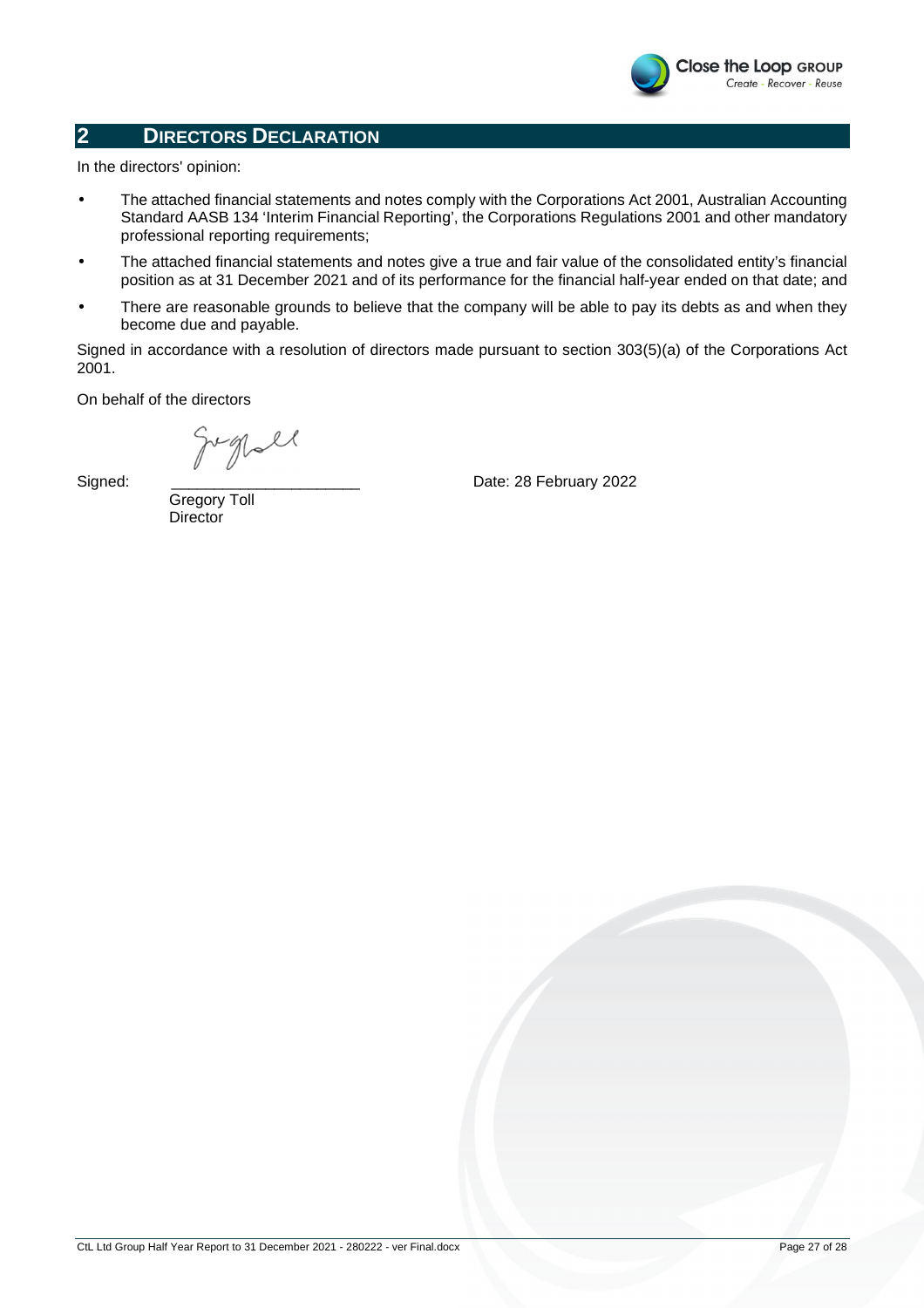

#### **INDEPENDENT AUDITOR'S REVIEW REPORT**

To the members of Close the Loop Limited

#### **Report on the Half-Year Financial Report**

#### **Conclusion**

We have reviewed the half-year financial report of Close the Loop Limited (the Company) and its subsidiaries (the Group), which comprises the consolidated statement of financial position as at 31 December 2021, the consolidated statement of profit or loss and other comprehensive income, the consolidated statement of changes in equity and the consolidated statement of cash flows for the halfyear ended on that date, a summary of significant accounting policies and other explanatory information, and the directors' declaration.

Based on our review, which is not an audit, we have not become aware of any matter that makes us believe that the accompanying half-year financial report of the Group does not comply with the *Corporations Act 2001* including:

- (i) Giving a true and fair view of the Group's financial position as at 31 December 2021 and of its financial performance for the half-year ended on that date; and
- (ii) Complying with Accounting Standard AASB 134 *Interim Financial Reporting* and the *Corporations Regulations 2001.*

#### **Basis for conclusion**

We conducted our review in accordance with ASRE 2410 *Review of a Financial Report Performed by the Independent Auditor of the Entity*. Our responsibilities are further described in the *Auditor's Responsibilities for the Review of the Financial Report* section of our report. We are independent of the Company in accordance with the auditor independence requirements of the *Corporations Act 2001* and the ethical requirements of the Accounting Professional and Ethical Standards Board's APES 110 *Code of Ethics for Professional Accountants (including Independence Standards)* (the Code) that are relevant to the audit of the annual financial report in Australia. We have also fulfilled our other ethical responsibilities in accordance with the Code.

We confirm that the independence declaration required by the *Corporations Act 2001* which has been given to the directors of the Company, would be the same terms if given to the directors as at the time of this auditor's review report.

#### **Responsibility of the directors for the financial report**

The directors of the Company are responsible for the preparation of the half-year financial report that gives a true and fair view in accordance with Australian Accounting Standards and the *Corporations Act 2001* and for such internal control as the directors determine is necessary to enable the preparation of the half-year financial report that gives a true and fair view and is free from material misstatement, whether due to fraud or error.

#### **Auditor's responsibility for the review of the financial report**

Our responsibility is to express a conclusion on the half-year financial report based on our review. ASRE 2410 requires us to conclude whether we have become aware of any matter that makes us believe that the half-year financial report is not in accordance with the *Corporations Act 2001* including giving a true and fair view of the Group's financial position as at 31 December 2021 and its financial performance for the half-year ended on that date and complying with Accounting Standard AASB 134 *Interim Financial Reporting* and the *Corporations Regulations 2001*.